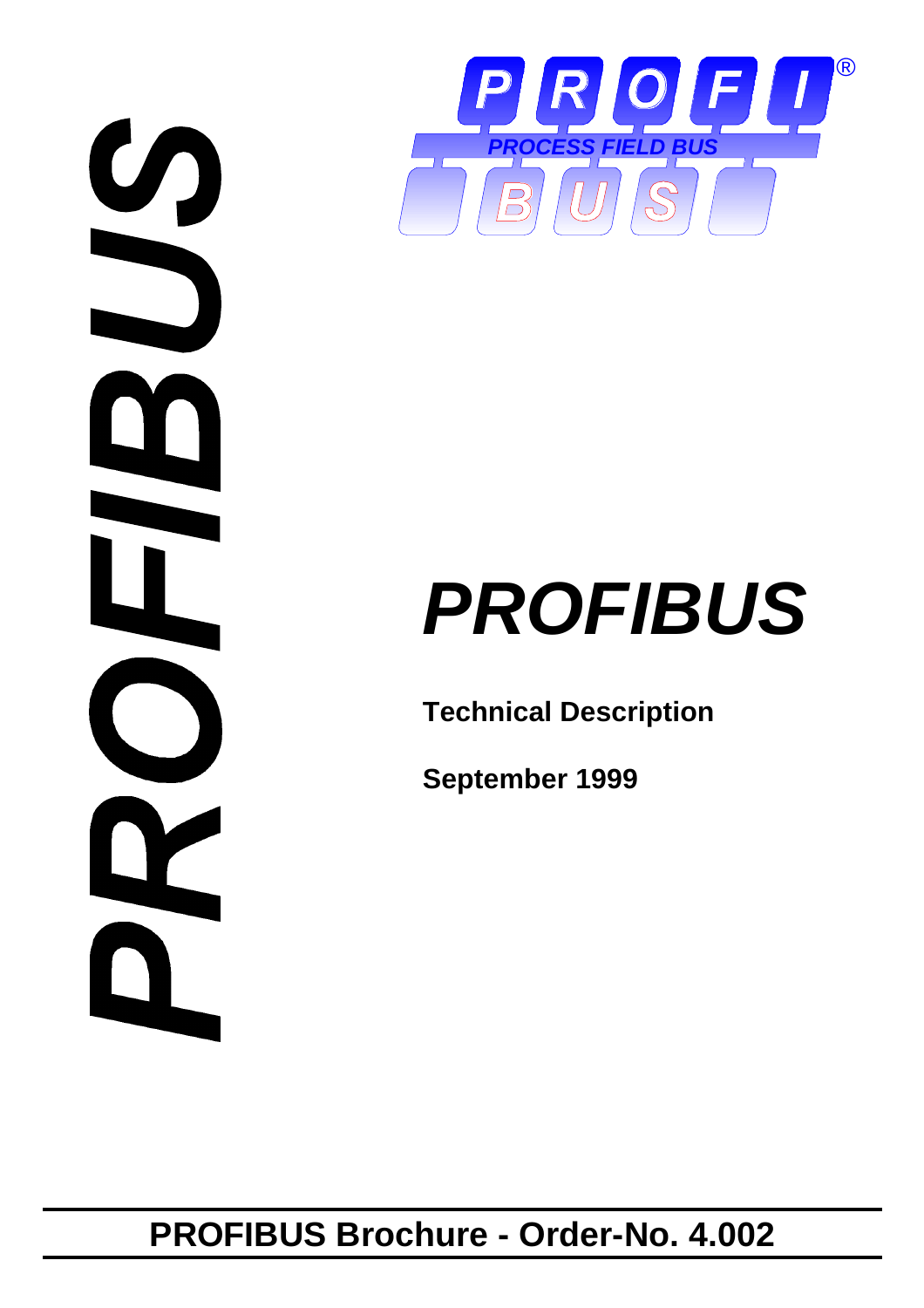# Technical Description, Order-No. 4.002

# September 1999

Published by

PROFIBUS Nutzerorganisation e.V. Haid-und-Neu-Str. 7 D-76131 Karlsruhe

Phone: ++ 49 721 / 96 58 590 Fax: ++ 49 721 / 96 58 589 e-mail: PROFIBUS\_International@compuserve.com http://www.profibus.com

Liability Exclusion

We have tested the contents of this document regarding agreement with the hardware and software described. Nevertheless, deviations can't be excluded, and we are not guaranteeing complete agreement. The data in this document is checked periodically, however. Necessary corrections will be obtained in subsequent versions. We gratefully accept suggestions for improvement. This manual is not a substitute for the PROFIBUS standard EN 50170. In case of doubt, EN 50170 takes precedence.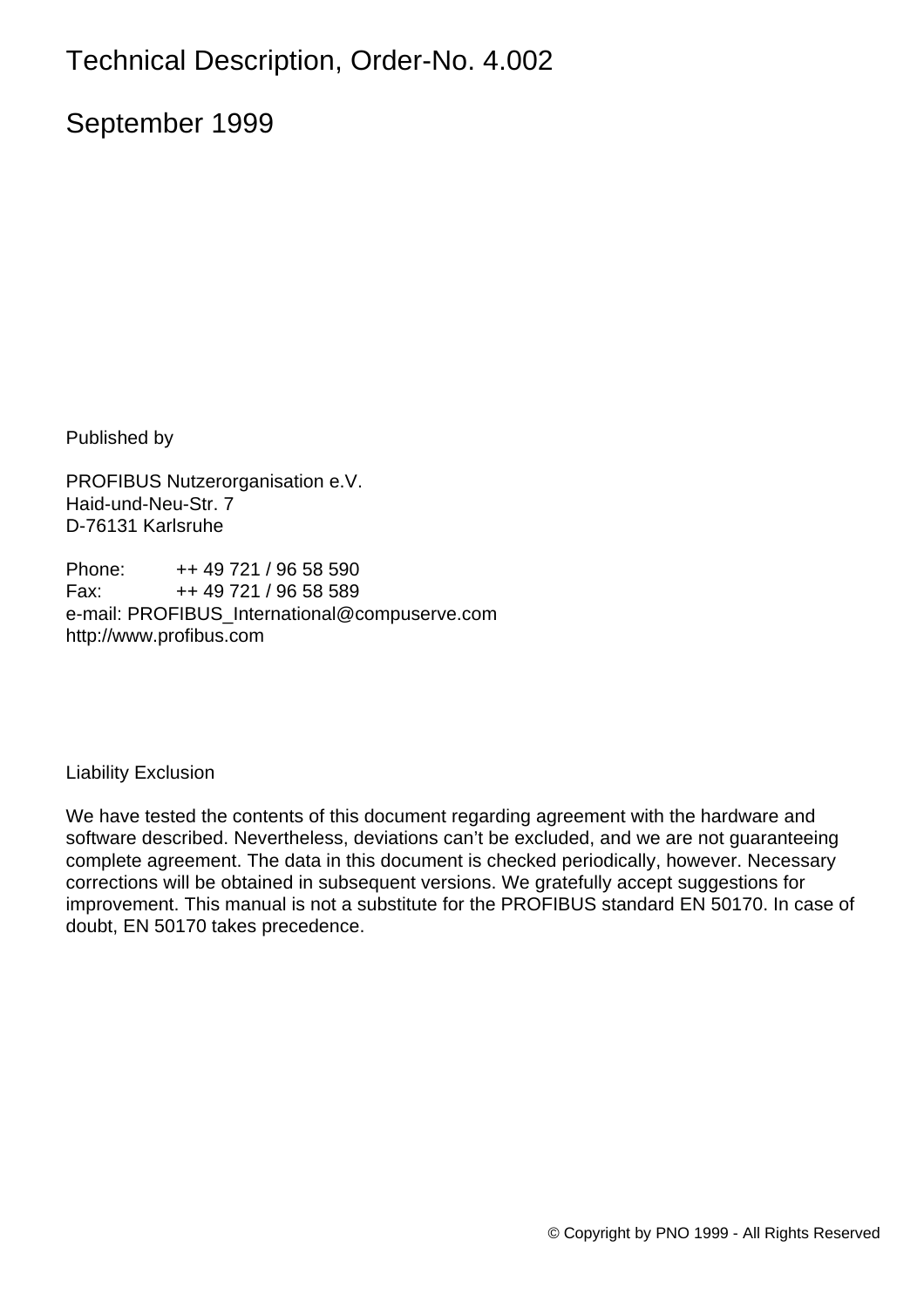### **Contents**

| $\overline{2}$ |
|----------------|
|                |
|                |
|                |
|                |
|                |
|                |
|                |
|                |
|                |
|                |
|                |
|                |
|                |
|                |
|                |
|                |
|                |
|                |
|                |
|                |
|                |
|                |
|                |
|                |
|                |
|                |
|                |
|                |
|                |
|                |
|                |
|                |
|                |
|                |
|                |
|                |
|                |
|                |
|                |
|                |
|                |
|                |
|                |
|                |
|                |
|                |
|                |
|                |
|                |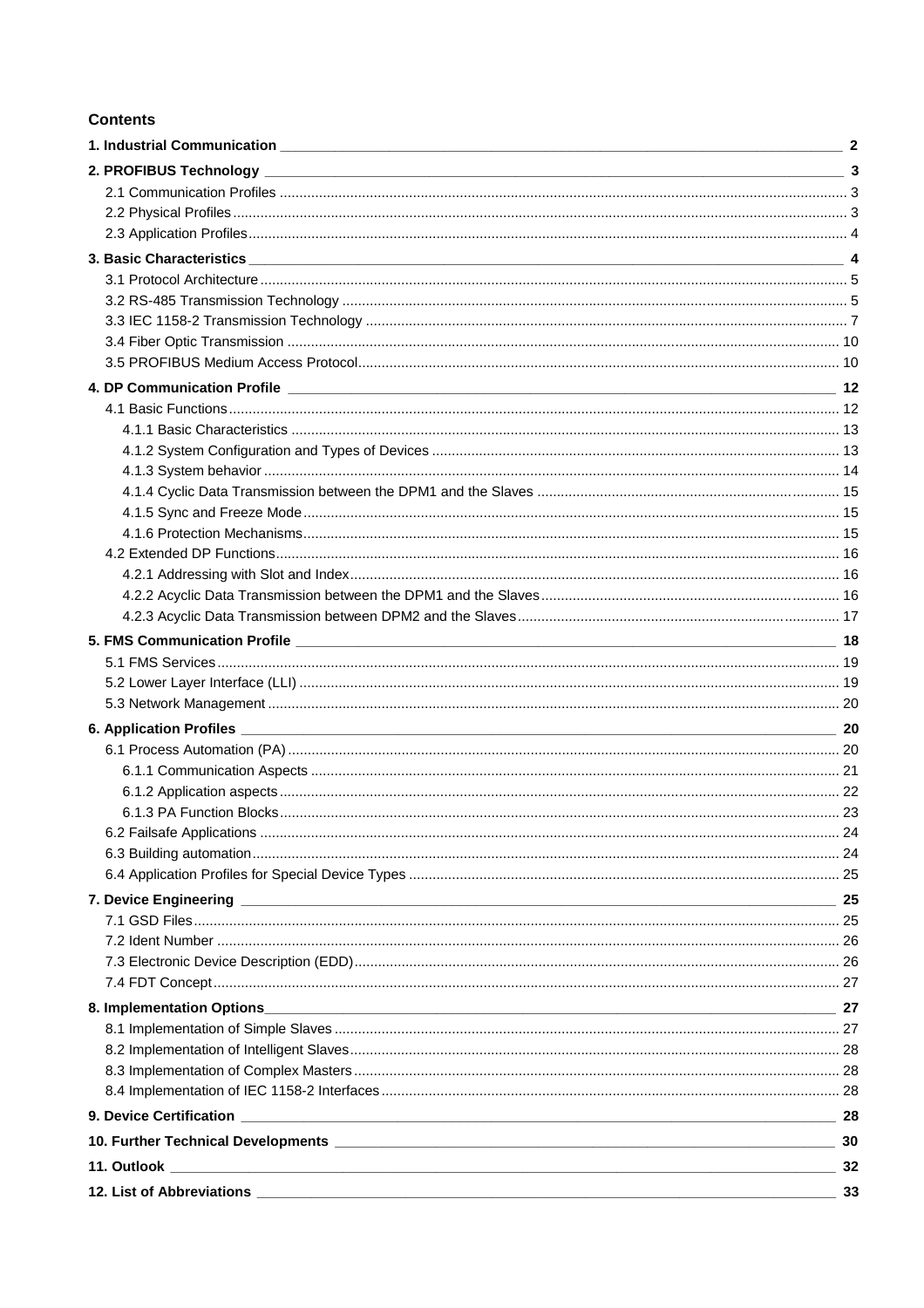<span id="page-3-0"></span>

Fig. 1: Industrial Communication

#### **1. Industrial Communication**

Information technology (IT) is increasingly determining growth in automation technology. It has changed hierarchies, structures and flows in the entire office world and now covers all sectors – from the process and manufacturing industries to logistics and building automation. The communications capability of devices and continuous, transparent information routes are indispensable components of future-oriented automation concepts. Communication is becoming increasingly direct, horizontally at field level as well as vertically through all hierarchy levels. Depending on the application and the price, graduated, matching industrial communication systems such as Ethernet, PROFIBUS and AS-Interface offer the ideal preconditions for transparent networking in all areas of the production process.

At **actuator/sensor level** the signals of the binary sensors and actuators are transmitted via a sensor/actuator bus. Here, a particularly simple, lowcost installation technique, through which data and a 24-volt power supply for the end devices are transmitted using a common medium, is an important requirement. The data are transmitted purely cyclically. AS-Interface is a suitable bus system for this field of applications.

At **field level** the distributed peripherals, such as I/O modules, measuring transducers, drive units, valves and operator terminals communicate with the automation systems via an efficient, real-time

communication system. The transmission of the process data is effected cyclically, while alarms, parameters and diagnostic data also have to be transmitted acyclically if necessary. PROFIBUS meets these requirements and offers a transparent solution for manufacturing as well as for process automation.

At **cell level,** the programmable controllers such as PLC and IPC communicate with each other. The information flow requires large data packets and a large number of powerful communication functions. Smooth integration into company-wide communication systems, such as Intranet and Internet via TCP/IP and Ethernet are important requirements.

The IT revolution in automation technology is opening up new savings potentials in the optimization of system processes and makes an important contribution towards improved use of resources. Industrial communication systems have assumed a key function in this respect. The following provides a detailed explanation of PROFIBUS as a central link in the flow of information in automation. For a description of AS-Interface, please refer to the relevant literature. The integration of PROFIBUS technology in cross-factory communication networks on the basis of TCP/IP is explained in detail in the chapter "Further Technical Developments".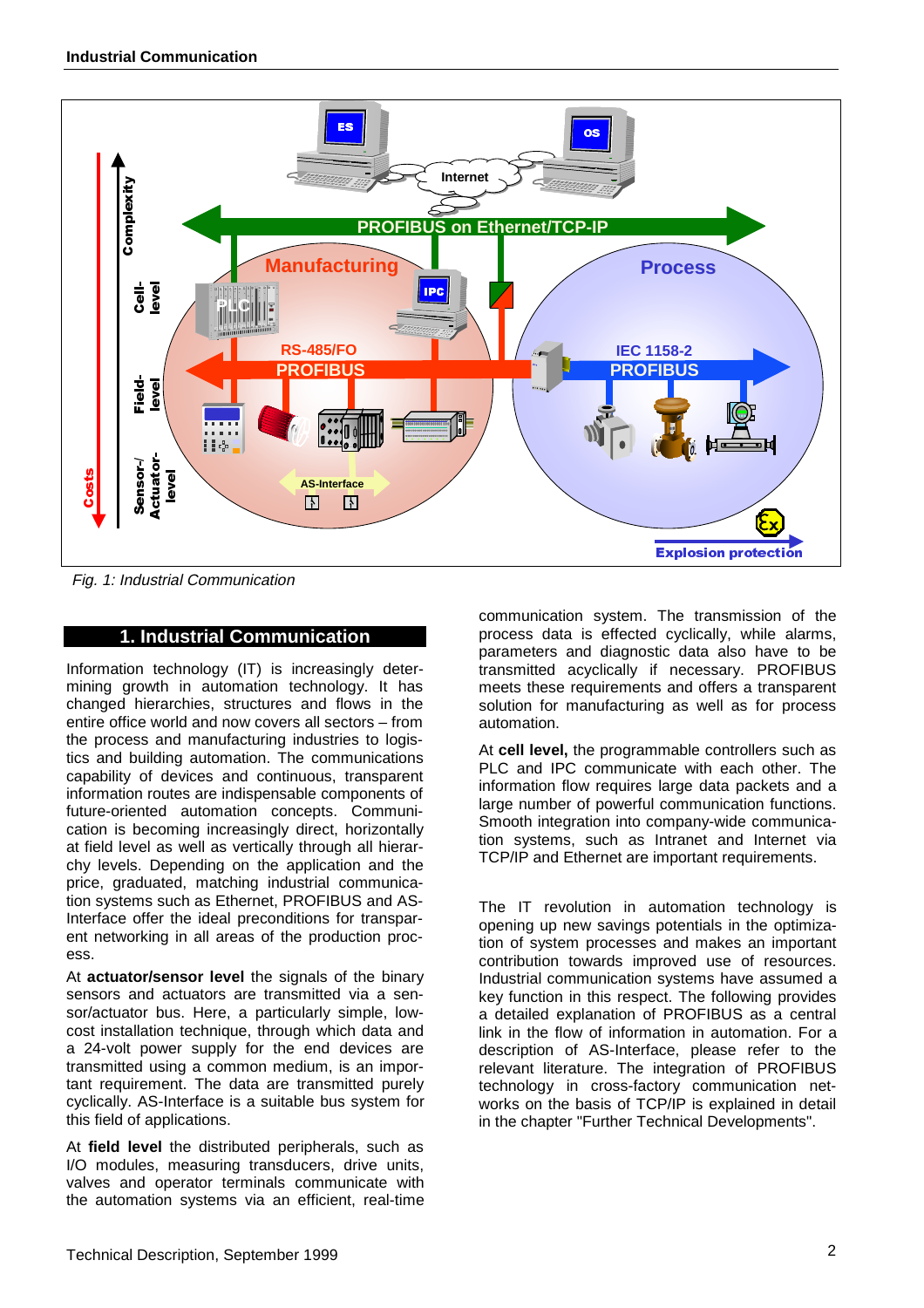<span id="page-4-0"></span>

Fig. 2: PROFIBUS & Ethernet

# **2. PROFIBUS Technology**

PROFIBUS is a vendor-independent, open field bus standard for a wide range of applications in manufacturing and process automation. Vendorindependence and openness are ensured by the international standards EN 50170 and EN 50254. PROFIBUS allows communication between devices of different manufacturers without any special interface adjustment. PROFIBUS can be used for both high-speed time critical applications and complex communication tasks. Through its continuing further technical developments, PROFIBUS is still the industrial communication system prepared for the future.

PROFIBUS offers functionally graduated communication protocols (**Communication Profiles)**: DP and FMS. Depending on the application, the transmission technologies **(Physical Profiles)** RS-485, IEC 1158-2 or fiber optics are available. In the course of further technical development, the PRO-FIBUS User Organization is currently working on the implementation of universal concepts for vertical integration on the basis of TCP/IP.

**Application Profiles** define the options of protocol and transmission technology required in the respective application area for the individual device types. These profiles also define vendorindependent device behavior.

# **2.1 Communication Profiles**

PROFIBUS Communication Profiles define how users transmit their data serially via the common transmission medium.

# **DP**

DP is the most frequently used communication profile. It is optimized for speed, efficiency and low connection costs and is designed especially for communication between automation systems and distributed peripherals. DP is suitable as a replacement for conventional, parallel signal transmission with 24 volts in manufacturing automation as well as for analog signal transmission with 4 ... 20 mA or Hart in process automation.

# **FMS**

This is the universal communication profile for demanding communication tasks. FMS offers many sophisticated application functions for communication between intelligent devices. However, as a result of the further technical development of PRO-FIBUS and the use of TCP/IP at cell level, FMS will play an increasingly less significant role in the future.

# **2.2 Physical Profiles**

The application area of a field bus system is largely determined by the choice of transmission technology available. As well as the general demands made on bus systems, such as high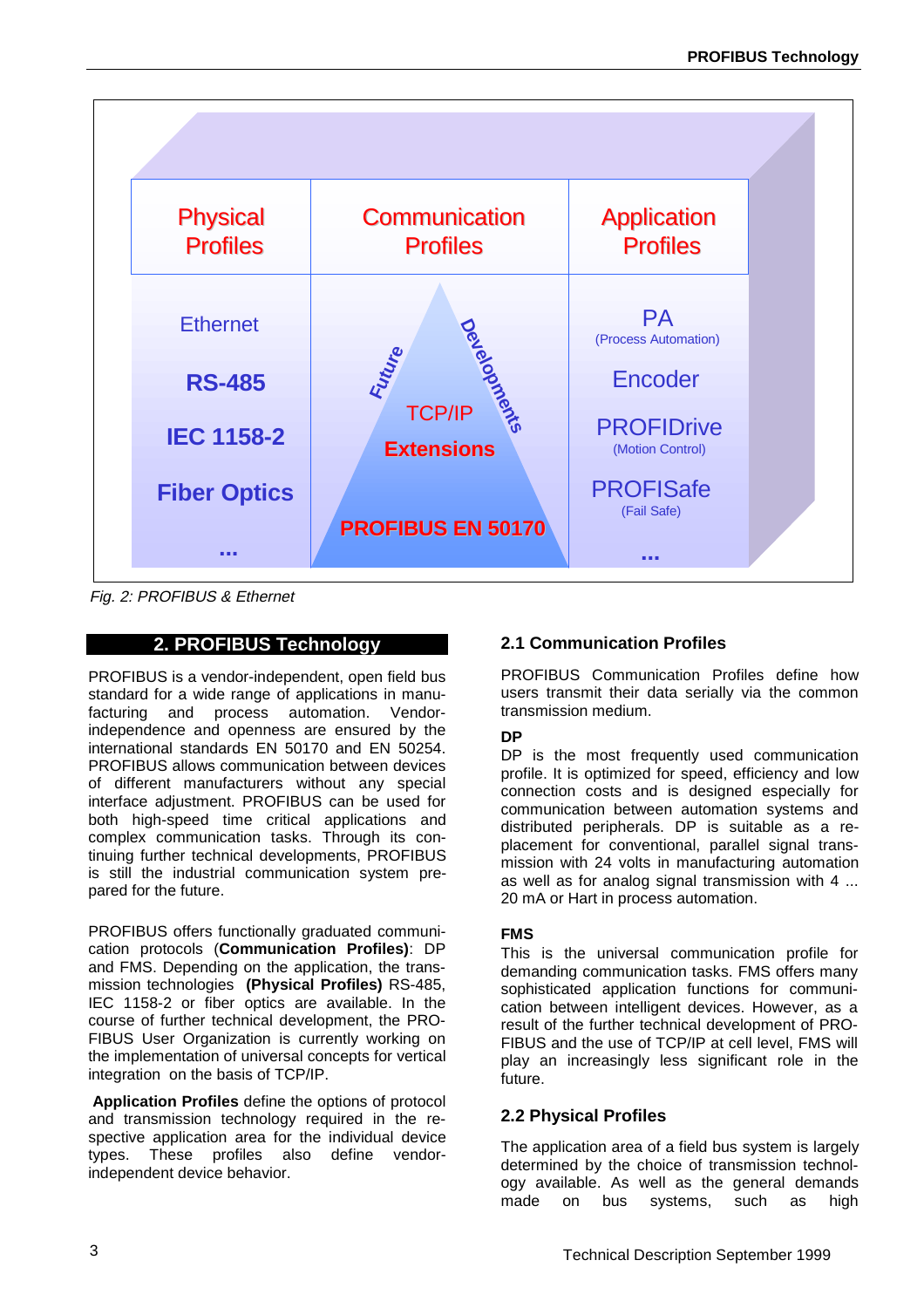<span id="page-5-0"></span>transmission reliability, large distances and high transmission speed, in process automation additional requirements must also be satisfied, such as operation in hazardous areas and the transmission of data and energy on a common cable. Since it is not yet possible to satisfy all requirements with a single transmission technology, there are currently three transmission methods (Physical Profiles) available for PROFIBUS:

- RS-485 transmission for universal applications in manufacturing automation.
- IEC 1158-2 transmission for use in process automation.
- Optical fibers for improved interference immunity and large network distances.

In the course of further technical developments, it is intended to use commercial Ethernet components with 10 Mbit/s and 100 Mbit/s as physical layer for PROFIBUS.

Couplers or links are available for the transition between the various transmission technologies. While couplers transparently implement the protocol taking account of physical circumstances, links are intrinsically intelligent and thus offer extended options for the configuration of PROFIBUS networks.

# **2.3 Application Profiles**

PROFIBUS Application Profiles describe the interaction of the communications protocol with the transmission technology being used. They also define the behavior of the field devices during

communication via PROFIBUS. The most important PROFIBUS Application Profile is currently the PA profile, which defines the parameters and function blocks of process automation devices, such as measuring transducers, valves and positioners. Further profiles for variable-speed drives, HMI and encoders define the vendor-independent communication and behavior of the respective device types.

## **3. Basic Characteristics**

PROFIBUS defines the technical characteristics of a serial field bus system with which distributed digital programmable controllers can be networked, from field level to cell level. PROFIBUS is a multimaster system and thus allows the joint operation of several automation, engineering or visualization systems with their distributed peripherals on one bus. PROFIBUS distinguishes between the following types of device:

**Master devices** determine the data communication on the bus. A master can send messages without an external request when it holds the bus access rights (the token). Masters are also called active stations.

**Slave devices** are peripherals such as I/O devices, valves, drives and measuring transducers. They do not have bus access rights and they can only acknowledge received messages or send messages to the master when requested to do so. Slaves are called passive stations. Since they only require a small portion of the bus protocol, their implementation is particularly economical.



Fig. 3: Overview of PROFIBUS technology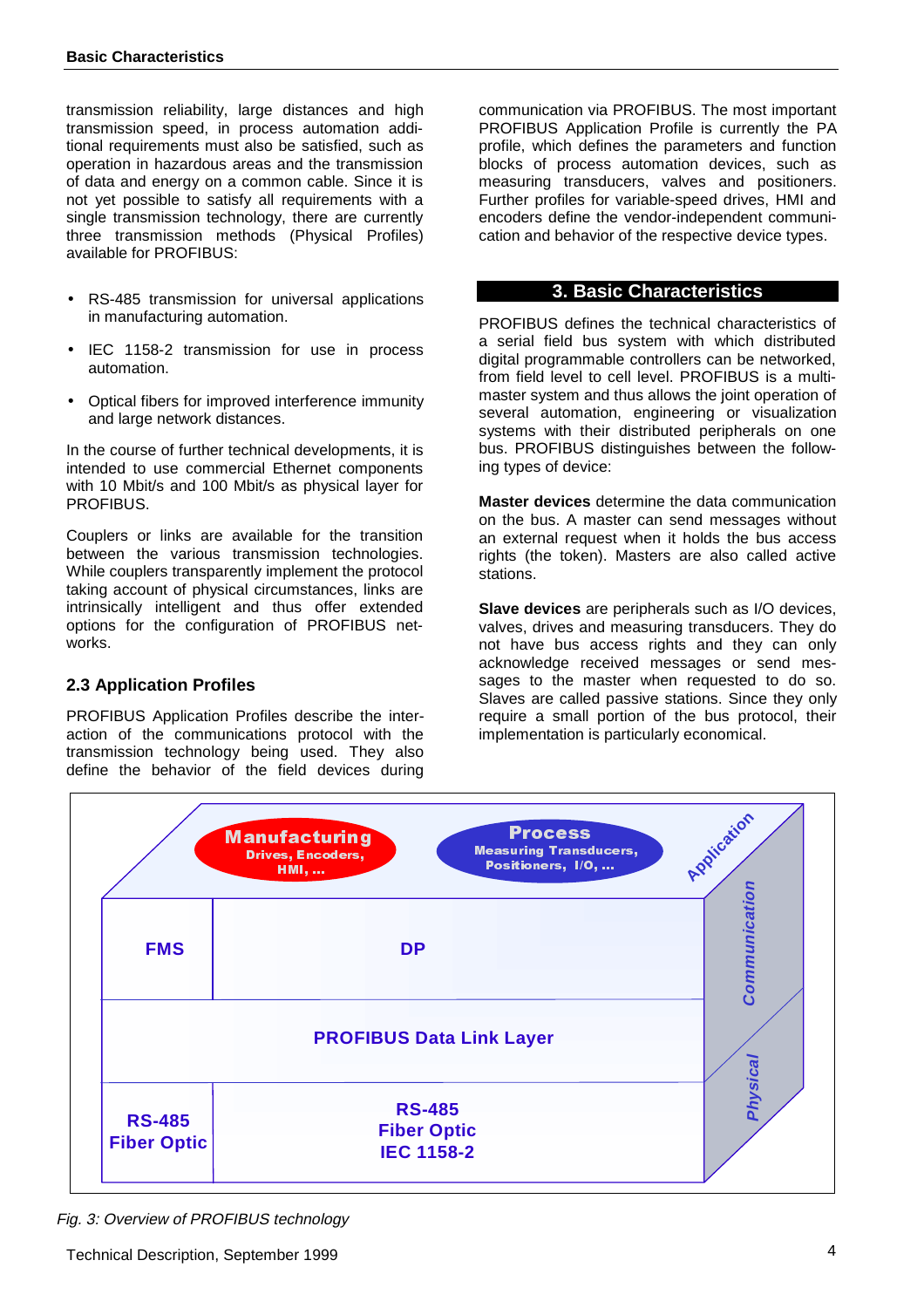<span id="page-6-0"></span>

Fig. 4: Protocol architecture

# **3.1 Protocol Architecture**

PROFIBUS is based on recognized international standards. The protocol architecture is oriented to the OSI (Open System Interconnection) reference model in accordance with the international standard ISO 7498. In this model every transmission layer handles precisely defined tasks. Layer 1 (physical layer) defines the physical transmission characteristics. Layer 2 (data link layer) defines the bus access protocol. Layer 7 (application layer) defines the application functions. The architecture of the PROFIBUS protocol is shown in Fig. 4.

**DP**, the efficient communications protocol, uses layers 1 and 2 as well as the user interface. Layers 3 to 7 are not used. This streamlined architecture ensures fast and efficient data transmission. The Direct Data Link Mapper (DDLM) provides the user interface easy access to layer 2. The application functions available to the user, as well as the system and device behavior of the various DP device types, are specified in the user interface.

In **FMS**, the universal communications protocol, particular importance is attached to layers 1, 2 and 7. The application layer (7) consists of the Fieldbus Message Specification (FMS) and the Lower Layer Interface (LLI). FMS defines a large number of powerful communication services for master-master and master-slave communication. The LLI defines

the representation of the FMS services on the data transmission protocol of layer 2.

# **3.2 RS-485 Transmission Technology**

RS 485 transmission is the transmission technology most frequently used by PROFIBUS. The application area includes all areas in which high transmission speed and simple, inexpensive installation are required. Twisted pair shielded copper cable with one conductor pair is used.

The RS 485 transmission technology is easy to handle. Installation of the twisted pair cable does not require expert knowledge. The bus structure permits addition and removal of stations or step-bystep commissioning of the system without influencing the other stations. Later expansions have no effect on stations which are already in operation.

Transmission speeds between 9.6 kbit/sec and 12 Mbit/sec are available. One unique transmission speed is selected for all devices on the bus when the system is commissioned.

# **Installation Instructions for RS 485**

All devices are connected in a bus structure (i.e., line). Up to 32 stations (master or slaves) can be connected in one segment.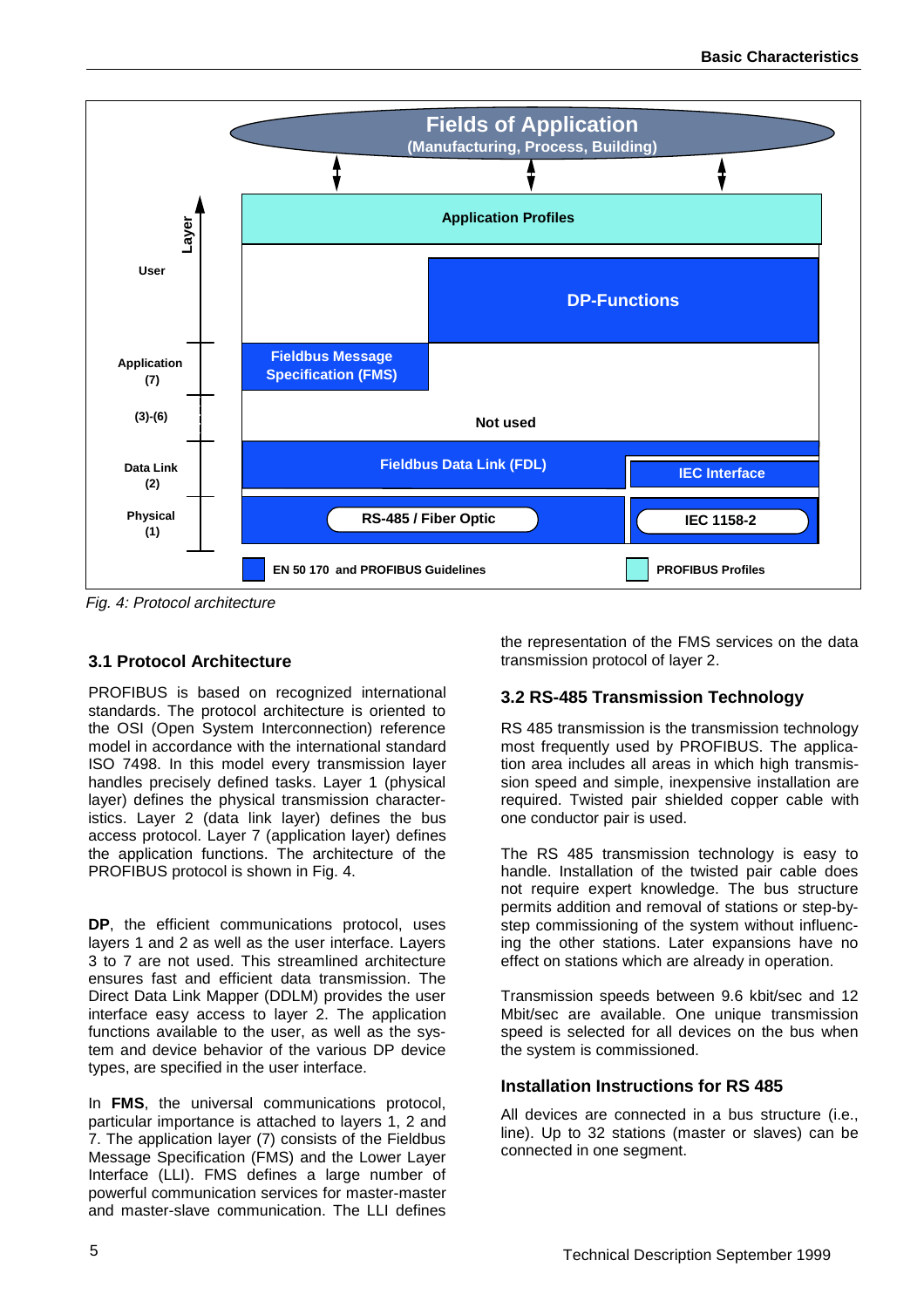| <b>Medium</b>      | Shielded twisted pair cable.                                                                        |
|--------------------|-----------------------------------------------------------------------------------------------------|
| Number of stations | 32 stations in each segment without repeater.<br>With repeaters, this can be extended to 126.       |
| Connectors         | Preferably 9-pin D-sub connector for IP 20<br>M12, HAN-BRID or Siemens hybrid connector for IP65/67 |

Table 1: Basic characteristics of RS-485 transmission technology

The bus is terminated by an active bus terminator at the beginning and end of each segment (see Fig. 6). To ensure error-free operation, both bus terminators must always be powered. The bus terminator can usually be switched in the devices or in the bus terminator connectors.

In the case of more than 32 users, or to enlarge the area of the network, repeaters (line amplifiers) must be used to link up the individual bus segments.

The maximum cable length depends on the transmission speed, see Table 2. Cable length specifications in Table 2 are based on type-A cable with the following parameters:

| Impedance:       | 135 to 165 $\Omega$      |
|------------------|--------------------------|
| Capacity:        | $<$ 30 pf/m              |
| Loop resistance: | 110 $\Omega$ /km         |
| Wire gauge:      | $0.64$ mm                |
| Conductor area   | $> 0.34$ mm <sup>2</sup> |
|                  |                          |

The use of cables of the previously used type B is generally not recommended. In degree of protection IP20, the use of a 9-pin D sub connector is preferable for PROFIBUS networks using RS 485 transmission technology. The pin assignment of the connector and the wiring are shown in Figure 6. Three alternative connections are possible for RS-485 transmission using degree of protection IP65/67:

- M12 circular connector according to IEC 947-5-2
- HAN-BRID connector according to DESINA
- recommendations
- Siemens hybrid connector

The HAN-Brid connector system also offers a variant for transmitting data via fiber optic and 24 volt power supply for peripherals via copper cable in a common hybrid cable.

**PROFIBUS cables** are offered by various wellknown manufacturers. A particular feature is the fast-connect system which, thanks to a special cable and special cable stripper, allows fast, reliable and extremely simple wiring.

When connecting the stations, make sure that the data lines are not reversed. Use of shielded data lines is absolutely essential for achieving high

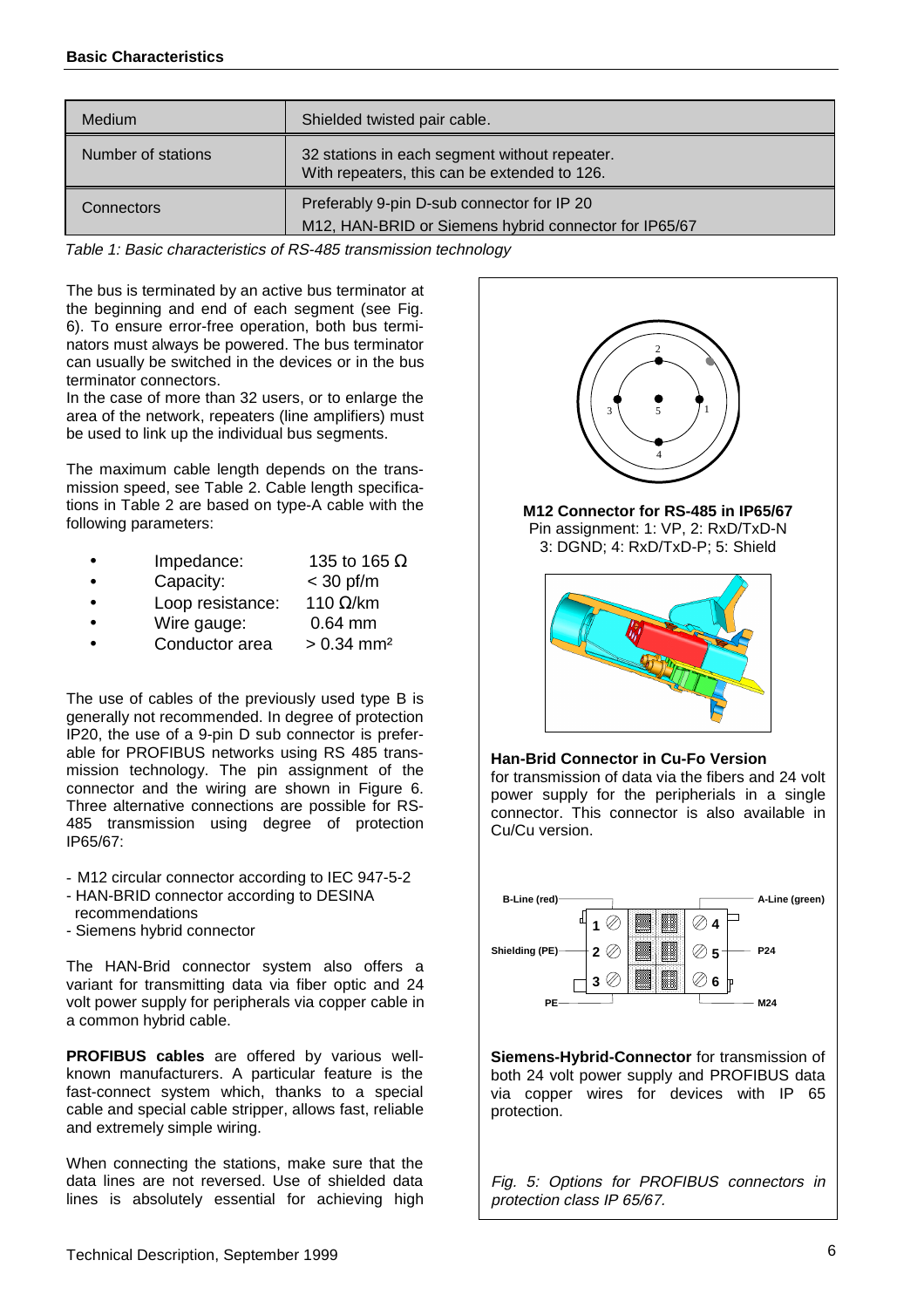<span id="page-8-0"></span>

| Baud rate (kbit/s) | 9.6    | 19.2             | 93.75  | 187.5  | 500   | 1500  | 12000           |
|--------------------|--------|------------------|--------|--------|-------|-------|-----------------|
| Range/Segment      | 1200 m | $1200 \text{ m}$ | 1200 m | 1000 m | 400 m | 200 m | $100 \text{ m}$ |

Table 2: Range based on transmission speed for type-A cable

system immunity against high electromagnetic emissions. The shield should be connected to protective ground on both sides and with good conductivity using large-area shield clamps. In addition, it is recommended that data lines be kept separate from all high-voltage cables. The use of stub lines must be avoided for data transmission speeds of  $\geq$  1.5 Mbit/s. Commercially available plug connectors permit the incoming data cable and the outgoing data cable to be connected directly in the connector. This means that stub lines do not have to be used, and the bus connector can be connected and disconnected at the bus at all times without interrupting data communication.

Whenever problems occur in PROFIBUS networks, in 90 % of all cases they can be attributed to incorrect wiring and installation. These problems can often be solved using bus testers, which can detect many typical wiring faults even before commissioning. For the addresses of suppliers of the many different connectors, cables, repeaters and bustesters, please refer to the PROFIBUS Product Guide.

# **3.3 IEC 1158-2 Transmission Technology**

Synchronous transmission in accordance with IEC 1158-2 with a defined baud rate of 31.25 kbit/s is used in process automation. It satisfies important requirements in the chemical and petrochemical industries: intrinsic safety and powering over the bus using two-wire technology. Thus PROFIBUS

can be used in hazardous areas.

The options and limits of PROFIBUS with IEC 1158-2 transmission technology for use in potentially explosive areas are defined by the FISCO model (**F**ieldbus **I**ntrinsically **S**afe **C**oncept). The FISCO model was developed in Germany by the Physikalisch Technische Bundesanstalt (PTB) (Federal Physical Technical Institute) and is today internationally recognized as the basic model for fieldbuses in hazardous areas. Transmission in accordance with IEC 1158-2 and FISCO model is based on the following principles:

- Each segment has only one source of power, the power supply unit.
- No power is fed to the bus when a station is sending.
- Every field device consumes a constant basic current at steady-state.
- The field devices function as a passive current sink.
- The passive line termination is performed at both ends of the main bus line.
- Linear, tree and star topologies are allowed.

In steady state, each station consumes a basic current of at least 10 mA. With bus powering, this current serves to supply energy to the field device. Communication signals are generated by the sending device by modulation from +/- 9 mA to the basic current.



Fig. 6: Wiring and bus termination for RS-485 transmission in PROFIBUS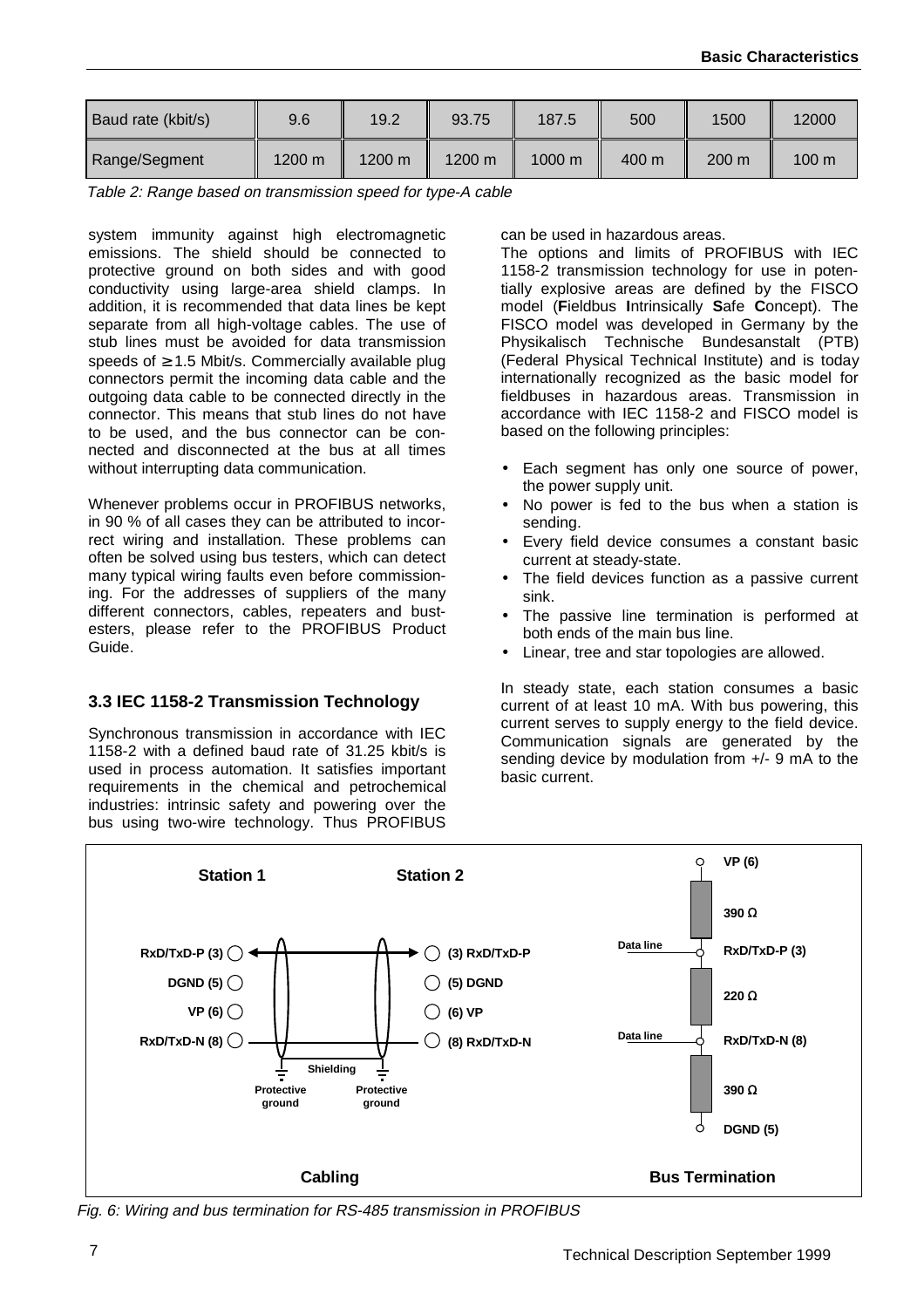| Data transmission            | Digital, bit-synchronous, Manchester coding                    |
|------------------------------|----------------------------------------------------------------|
| <b>Transmission speed</b>    | 31,25 kbit/s, Voltage Mode                                     |
| Data security                | Preamble, error-proof start and end delimiter                  |
| Cable                        | Two wire shielded twisted pair cable                           |
| Remote powering              | Optional, via data lines                                       |
| Explosion protection classes | Intrinsically safe (EEx ia/ib) and encapsulation (EEx d/m/p/q) |
| Topology                     | Line and tree topologies, or a combination                     |
| Number of stations           | Up to 32 stations per line segment, maximum total of 126       |
| Repeater                     | Can be expanded with up to 4 repeaters                         |

Table 3: Characteristic features of IEC 1158-2 transmission technology

To operate a PROFIBUS network in hazardous areas, it is necessary for all components used in the hazardous areas to be approved and certified in accordance with the FISCO model and IEC 1158-2 by authorized approval agencies such as PTB, BVS (Germany) UL, FM (US). If all of the components used have been certified as required, and if the following rules for selecting the supply unit, line length and bus terminators are complied with, then no further system approval is required for commissioning of the PROFIBUS network.

# **Installation Instructions for IEC-1158**

The control station usually contains the process control system as well as operating and engineering devices which communicate via PROFIBUS and RS-485 transmission. In the field, a segment coupler or a link forms the transition from the RS-485 segment to the IEC 1158-2 segment. At the same

time, the coupler or link is the supply unit for the bus powered field devices.

**Segment couplers** are signal converters that adapt the RS-485 signals to the IEC 1158-2 signal level. From the point of view of the bus protocol, they are transparent. If segment couplers are used, the baud rate in the RS-485 segment is restricted to a maximum of 93.75 kbit/s.

**Links**, on the other hand, have their own intrinsic intelligence. They represent all field devices connected in the IEC 1158-2 segment as a single slave in the RS-485 segment. There is no limit to the baud rate in the RS-485 segment when using links. This means that it is also possible to implement fast networks, i.e. for control functions, including field devices with an IEC 1158-2 connection.



Fig. 7: Bus powering of field devices via PROFIBUS and IEC 1158-2 transmission technology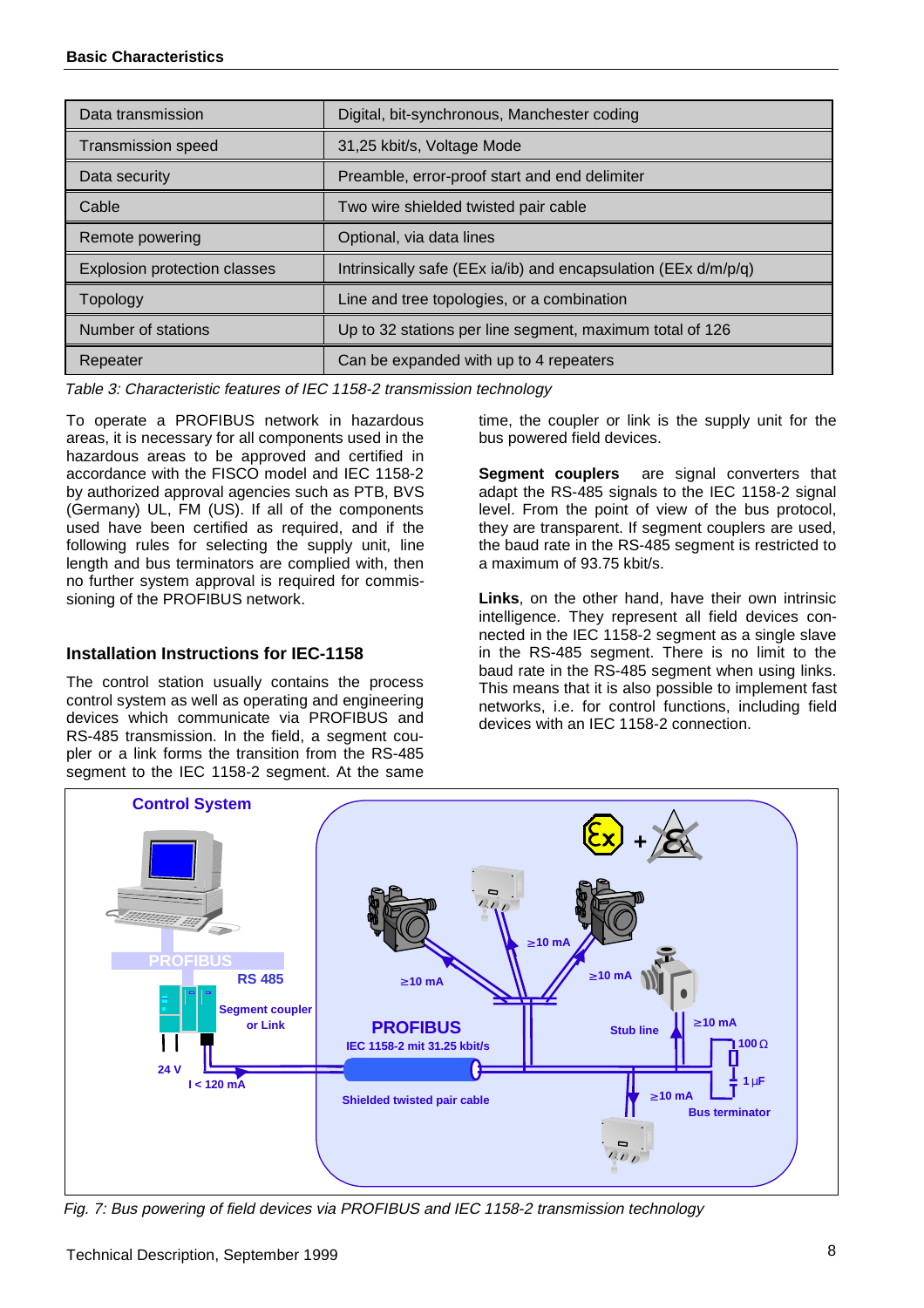| Cable design               | Shielded twisted<br>pair cable |  |  |
|----------------------------|--------------------------------|--|--|
| Conductor area (nominal)   | 0.8 mm <sup>2</sup> (AWG 18)   |  |  |
| Loop resistance:           | 44 $\Omega$ /km                |  |  |
| Impedance at 31.25 kHz     | 100 $\Omega \pm 20$ %          |  |  |
| Wave attenuation at 39 kHz | 3 dB/km                        |  |  |
| Capacitive asymmetry       | 2 nF/km                        |  |  |

Table 4: Specification of the reference cable for IEC 1158-2 transmission

Tree or line structures are possible network topologies for PROFIBUS with IEC 1158-2 transmission, as well as any combinations of the two, see Fig. 7.

In a line structure, stations are connected to the main cable using T-connectors. A tree structure can be compared to the classic field installation technique. The multi-core master cable is replaced by the two-wire bus cable. The field distributor continues to be used for connection of the field devices and to house the bus terminating resistor. When a tree structure is used, all field devices connected to the fieldbus segment are wired in parallel in the field distributor.

In all cases, the maximum permissible stub line lengths must be taken into consideration when calculating the total line length. A stub line may not be longer than 30m in intrinsically safe applications.

A shielded two-wire cable is used as the transmission medium, see Fig.7. The main bus cable is fitted at both ends with a passive line terminator, consisting of an RC element connected in series with  $R = 100 \Omega$  and  $C = 1 \mu F$ . In the segment coupler or link the bus terminator is already permanently integrated. A reversed-polarity connection of a field device using IEC 1158-2 technology has no effect on the correct functioning of the bus, since these field devices are usually fitted with automatic polarity detection.

The number of stations that can be connected to one segment is limited to a maximum of 32. However, this number may be further restricted by the selected type of protection and bus powering. In intrinsically safe networks, the maximum supply voltage as well as the maximum supply current are defined within strict limits. Even when intrinsic safety is not required, the power of the power supply unit is limited.

As a rule of thumb for determining the maximum line length, it is sufficient to calculate the power requirements of the field devices to be connected, to select a supply unit from Table 5 and to read off the line length for the selected type of cable from Table 6. The required current ( $=\Sigma$  power requirements) is obtained from the sum of the basic currents of the devices, of the field devices connected in the selected segment, as well as a reserve of 9 mA per segment for the operating current of the FDE (Fault Disconnection Equipment). The FDE

| Type      | <b>Application</b>     | <b>Supply voltage</b> | <b>Maximum</b><br>supply current | <b>Maximum</b><br>power | Typical <sup>*)</sup><br>no. of stations |
|-----------|------------------------|-----------------------|----------------------------------|-------------------------|------------------------------------------|
|           | EEx ia/ib IIC          | 13.5 V                | 110 <sub>m</sub> A               | 1.8W                    | 9                                        |
|           | EEx ib IIC             | 13.5 V                | 110 <sub>m</sub> A               | 1.8W                    | 9                                        |
| Ш         | EEx ib IIB             | 13.5 V                | 250 mA                           | 4.2 W                   | 22                                       |
| <b>IV</b> | Not intrinsically safe | 24 V                  | 500 mA                           | 12W                     | 32                                       |

\*) this is based on power consumption of 10 mA per device. If a device consumes more than 10 mA, the number of devices that can be connected must be reduced accordingly.

Table 5: Standard power supply units (operating values) for PROFIBUS with IEC 1158-2 transmission

| <b>Supply unit</b>                                              |    | Type I      | Type II     | <b>Type III</b> | <b>Type IV</b> | <b>Type IV</b> | <b>Type IV</b> |
|-----------------------------------------------------------------|----|-------------|-------------|-----------------|----------------|----------------|----------------|
| Supply voltage                                                  |    | 13.5        | 13.5        | 13.5            | 24             | 24             | 24             |
| $\Sigma$ Power requirements                                     | mA | $\leq 110$  | $\leq 110$  | $\leq 250$      | $\leq 110$     | $\leq 250$     | $\leq 500$     |
| $\Sigma$ Line length for<br>$q=0.8$ mm <sup>2</sup> (reference) | m  | $\leq 900$  | $\leq 900$  | $\leq 400$      | $\leq 1900$    | $\leq 1300$    | $\leq 650$     |
| $\Sigma$ Line length for<br>$q=1.5$ mm <sup>2</sup>             | m  | $\leq 1000$ | $\leq 1500$ | $\leq 500$      | $\leq 1900$    | $\leq 1900$    | $\leq 1900$    |

Table 6: Line lengths for PROFIBUS with IEC 1158-2 transmission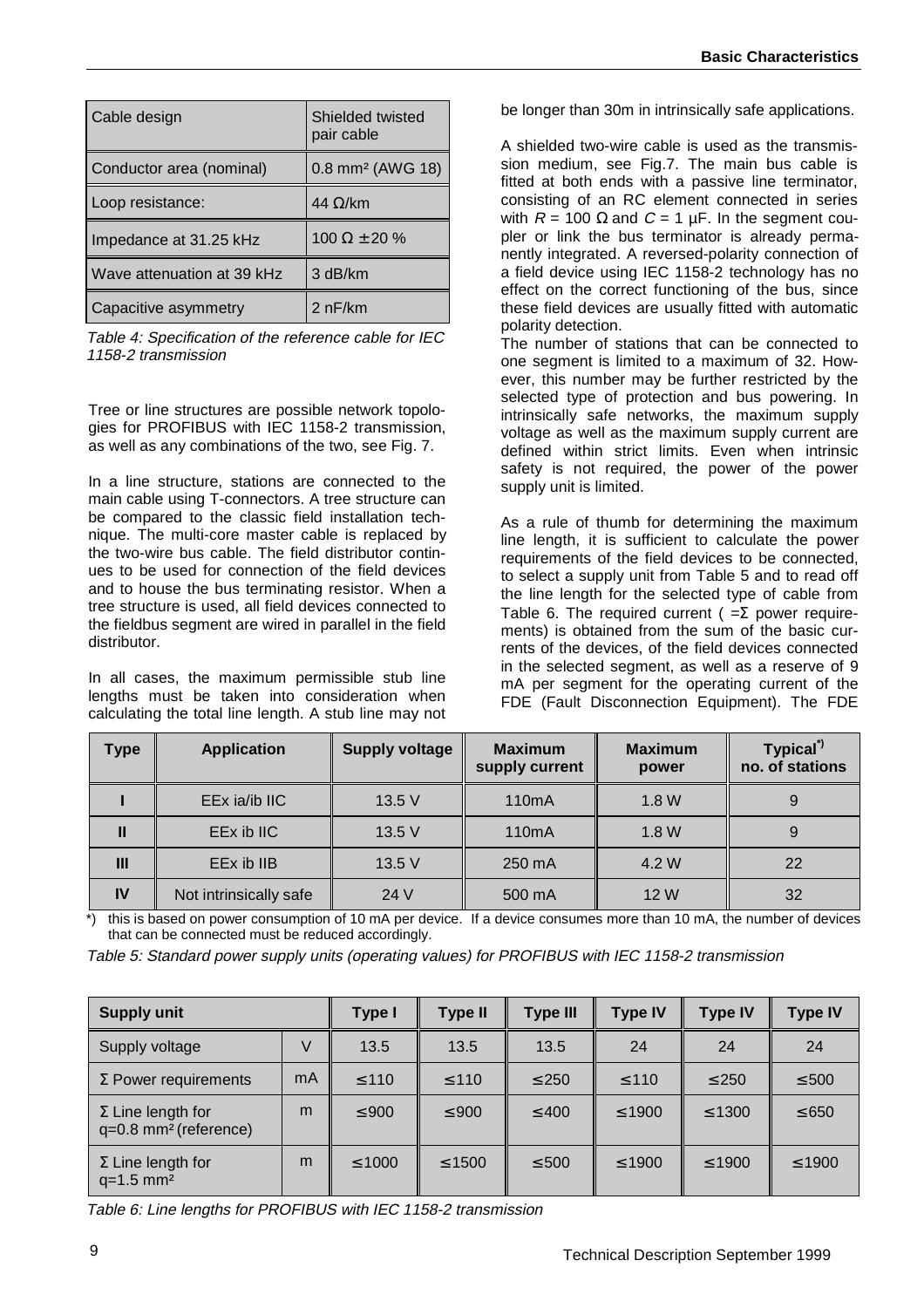<span id="page-11-0"></span>

| Type of fiber         | <b>Properties</b>                     |
|-----------------------|---------------------------------------|
| Multimode glass fiber | Medium distance range, 2 - 3 km range |
| Monomode glass fiber  | Long distance range, > 15 km range    |
| Synthetic fiber       | Short distance range, > 80 km range   |
| PCS/HCS fiber         | Short distance range, $>$ 500 m range |

Table 7: Properties of optical fibers

prevents faulty devices from blocking the bus permanently.

Joint operation of bus powered and externally powered devices is permissible. It must be noted that even externally supplied devices consume a basic current via the bus connection, and this must also be taken into account when calculating the maximum available supply current.

# **3.4 Fiber Optic Transmission**

Fiber optic conductors may be used in PROFIBUS for applications in environments with very high electromagnetic interference, for electrical isolation or to increase the maximum network distance for high transmission speeds. Various types of fibers are available, with different characteristics with respect to distance, price and application. For a short overview please refer to Table 7.

PROFIBUS segments using fiber-optic technology are designed using either a star or a ring structure. The PROFIBUS fiber optic components from some manufacturers also allow the creation of redundant fiber optic links with automatic switchover to the alternative physical transmission route in the event of a fault. Many manufacturers also offer couplers between RS-485 transmission links and optical

fibers. This provides a method of switching at any time between RS 485 transmission and fiber optic transmission within one system. See PROFIBUS guideline 2.022 for the specification of the PRO-FIBUS fiber optic transmission technique. For an overview of the fiber-optic components available for PROFIBUS, please refer to the current PROFIBUS Product Guide.

# **3.5 PROFIBUS Medium Access Protocol**

The PROFIBUS Communication Profiles use a uniform medium access protocol. This protocol is implemented by layer 2 of the OSI reference model. This also includes data security and the handling of the transmission protocols and telegrams. In PRO-FIBUS, layer 2 is called Fieldbus Data Link (FDL). The Medium Access Control (MAC) specifies the procedure when a station is permitted to transmit data. The MAC must ensure that only one station has the right to transmit data at a time. The PRO-FIBUS protocol has been designed to meet two primary requirements for the Medium Access Control:



 Fig. 8: shows a PROFIBUS configuration with three active stations (masters) and seven passive stations (slaves). The three masters form a logical token ring.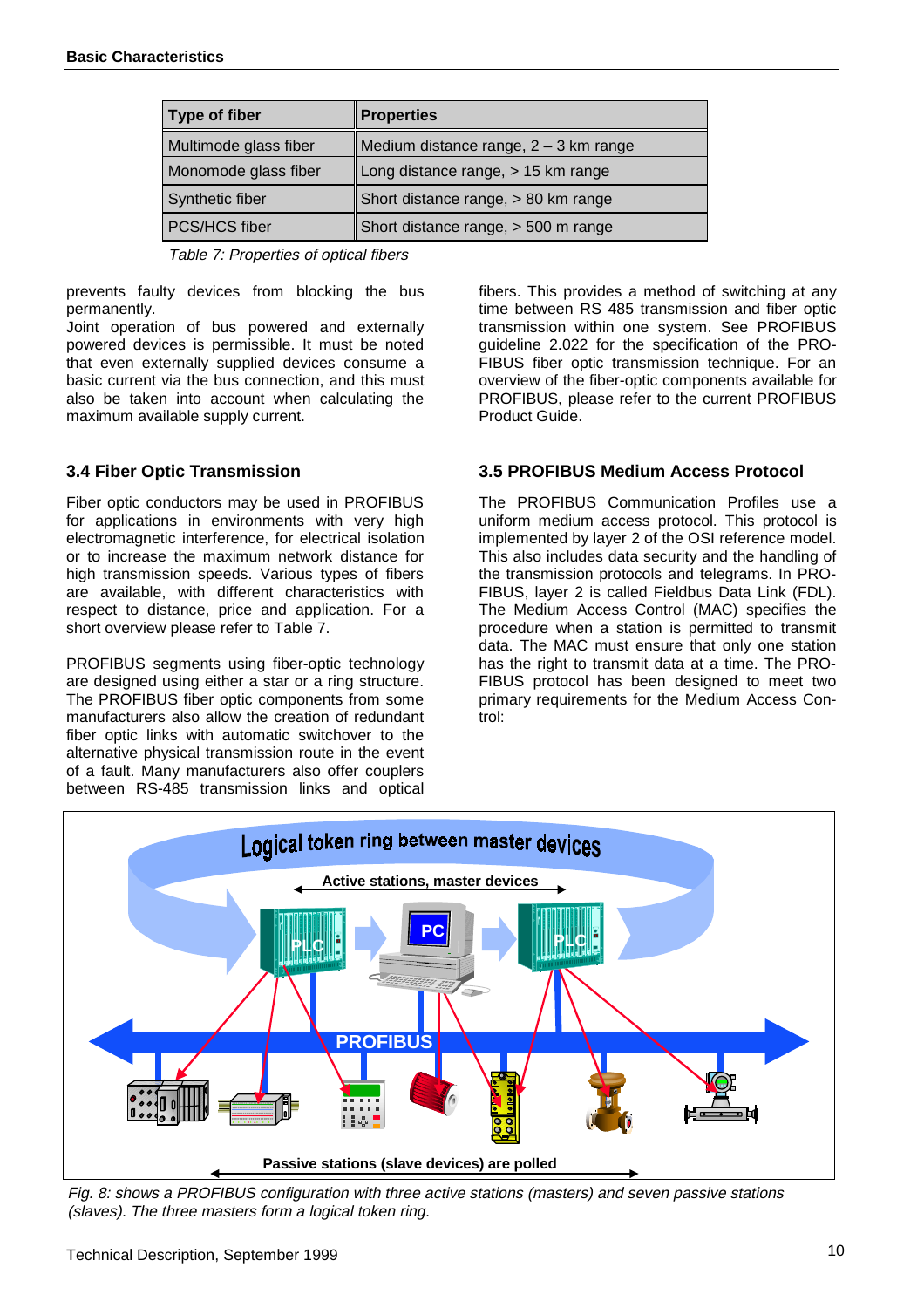| <b>Service</b> | <b>Function</b>                         | <b>DP</b> | <b>FMS</b> |
|----------------|-----------------------------------------|-----------|------------|
| <b>SDA</b>     | Send Data With Acknowledge              |           |            |
| <b>SRD</b>     | Send And Request Data With Reply        |           |            |
| <b>SDN</b>     | Send Data With No Acknowledge           |           |            |
| <b>CSRD</b>    | Cyclic Send And Request Data With Reply |           |            |

Table 8: Services of the PROFIBUS data link layer (layer 2

- During communication between complex automation systems (masters), it must be ensured that each of these stations gets sufficient time to perform its communication tasks within a precisely defined time interval.
- On the other hand, for communication between a complex programmable controller and its assigned simple peripherals (slaves), cyclic, realtime data transmission needs to be implemented as fast and as simply as possible.

Therefore, the PROFIBUS medium access protocol (see Figure 8) includes the token passing procedure, which is used by complex bus stations (masters) to communicate with each other, and the master-slave procedure used by complex bus stations to communicate with the simple peripherals (slaves).

The **token passing procedure** ensures that the bus access right (the token) is assigned to each master within a precisely defined timeframe. The token message, a special telegram for passing the token from one master to the next master must be passed around the logical token ring once to all masters within a (configurable) maximum token rotation time. In PROFIBUS the token passing procedure is only used for communication between complex stations (masters).

The **master-slave procedure** permits the master (the active station) which currently owns the token to access the assigned slaves (the passive stations). This enables the master to send messages to, or retrieve them from the slaves. This method of access allows implementation of the following system configurations:

- Pure master-slave system.
- Pure master-master system (token passing)
- A combination of the two

A token ring means the organizational lining up of active stations which form a logical ring through their bus addresses. In this ring, the token, the bus access right, is passed on from one master to the next master in a predefined sequence (increasing

addresses). When an active station receives the token telegram, it can perform the master role for a certain period of time and communicate with all slave stations in a master-slave communication relationship and all master stations in a mastermaster communication relationship.

The task of the bus access controller (MAC) of the active station is to detect this logical assignment in the startup phase of the bus system and to establish the token ring. During operation, defective or switched-off (active) stations must be removed from the ring and new active stations can be added to the ring. In addition, the bus access control ensures that the token is passed from one master to the next in order of increasing addresses.

The actual token hold time of a master depends on the configured token rotation time. In addition, the detection of defects on the transmission medium and on the line receiver, as well as the detection of errors in station addressing (e.g., multiple addresses assigned) or in token passing (e.g., multiple tokens or token loss) are characteristic features of the PROFIBUS medium access control.

Another important task of layer 2 is **data security**. PROFIBUS layer 2 frame formats ensure high data integrity. All telegrams have a **Hamming Distance of HD=4**. This is achieved through compliance with the international standard IEC 870-5-1, through special telegram start and end delimiters, slip-free synchronization, a parity bit and a check byte.

PROFIBUS layer 2 operates in a connectionless mode. In addition to logical peer-to-peer data transmission, it provides multi-peer communication (broadcast and multicast).

**Broadcast communication** means that an active station sends an unacknowledged message to all other stations (master and slaves).

**Multicast communication** means that an active station sends an unacknowledged message to a predetermined group of stations (master and slaves).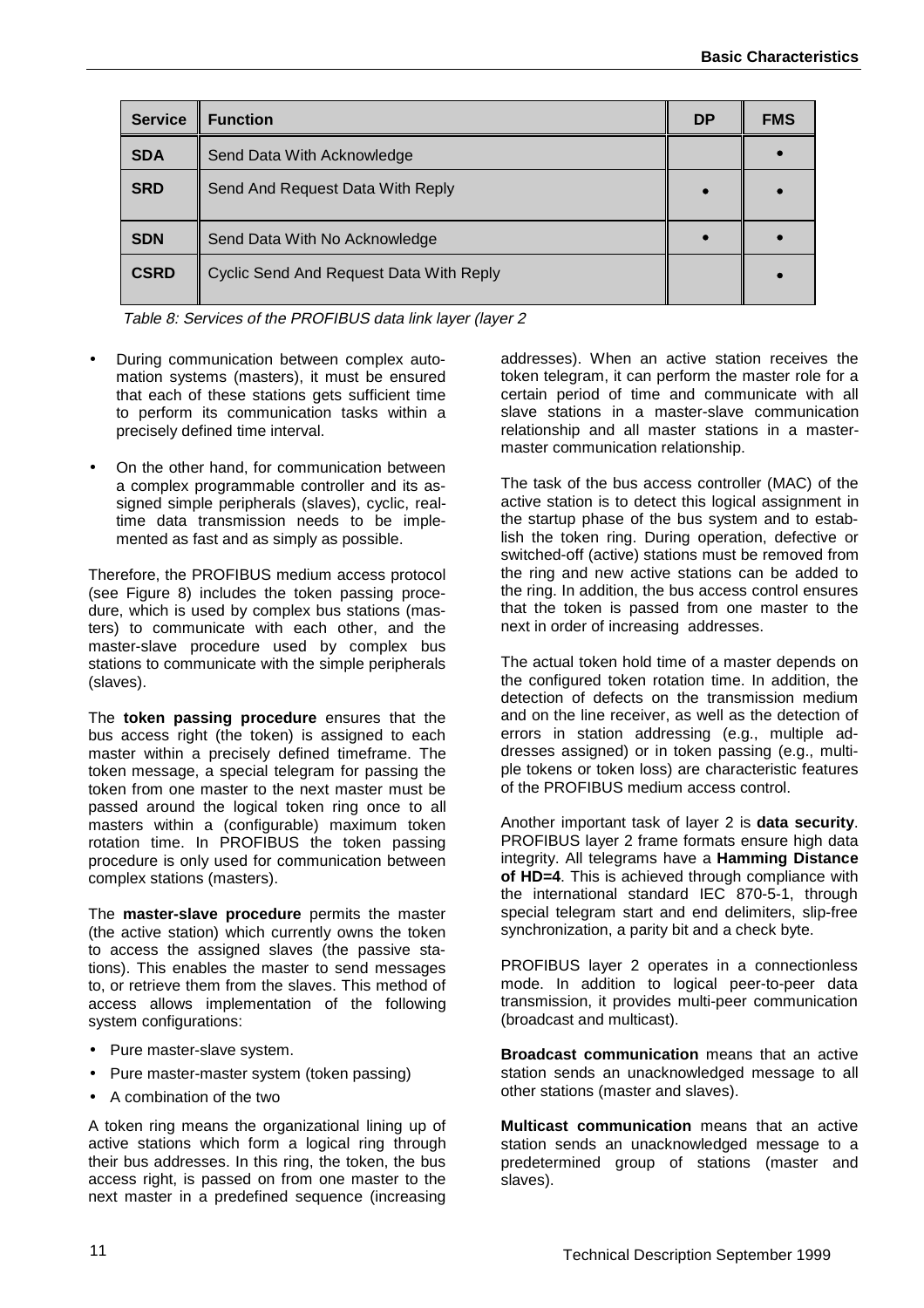<span id="page-13-0"></span>The PROFIBUS Communication Profiles each use a specific subset of layer 2 services, see Table 8. The services are called up by the higher-order layers via the service access points (SAPs). In FMS these service access points are used to address the logical communication relationships.

In DP a precisely defined function is assigned to each service access point. Several service access points can be used simultaneously for all active and passive stations. A distinction is made between source (SSAP) and destination service access points (DSAP).

# **4. DP Communication Profile**

The DP Communication Profile is designed for efficient data exchange at the field level. The central automation devices, such as PLC/PC or process control systems, communicate through a fast serial connection with distributed field devices such as I/O, drives and valves, as well as measuring transducers. Data exchange with the distributed devices is mainly cyclic. The communication functions required for this are defined by the basic DP functions in accordance with EN 50 170. In addition to these basic functions, DP also offers extended acyclic communication services for the parameterization, operation, monitoring and alarm handling of intelligent field devices. They are defined in the PROFIBUS Guideline No. 2.042 and are explained in Chapter 4.2.

#### **4.1 Basic Functions**

The central controller (master) cyclically reads the input information from the slaves and cyclically writes the output information to the slaves. The bus cycle time should be shorter than the program cycle time of the central automation system, which for many applications is approximately 10 msec. In addition to cyclic user data transmission, DP provides powerful functions for diagnostics and commissioning. Data communication is monitored by

#### **Bus access:**

- Token passing procedure between masters and master-slave procedure between master and slaves
- Mono-master or multi-master systems possible
- Master and slave devices, max. 126 stations on one bus

#### **Communication:**

- Peer-to-peer (user data communication) or multicast (control commands)
- Cyclic master-slave user data communication

#### **Operating states:**

- Operate: Cyclic transmission of input and output data
- Clear: Inputs are read, outputs remain in secure state
- Stop: Diagnostics and parameterization, no user data transmission

#### **Synchronization:**

- Control commands allow the synchronization of inputs and outputs
- Sync mode: Outputs are synchronized
- Freeze mode: Inputs are synchronized

#### **Functions:**

- Cyclic user data transfer between DP master and slave(s)
- Dynamic activation or deactivation of individual slaves
- Checking the configuration of the slaves
- Powerful diagnostic functions, 3 hierarchical levels of diagnostic messages
- Synchronization of inputs and/or outputs
- Address assignment for slaves optionally possible via the bus
- maximum of 244 bytes input and output data possible for each slave

#### **Protective functions:**

- All messages are transmitted at a hamming distance of HD=4
- Watchdog control of DP slave detects failure of the assigned master
- Access protection for inputs/outputs of slaves
- Monitoring of user data communication with adjustable monitoring timer in the master

# **Device types:**

- DP master Class 2 (DPM2), e.g. engineering or diagnostics tool
- DP master Class 1 (DPM1), e.g. central programmable controllers such as PLC, PC ....
- DP slave e.g. devices with binary or analog inputs/outputs, drives, valves

Table 9: Basic DP functions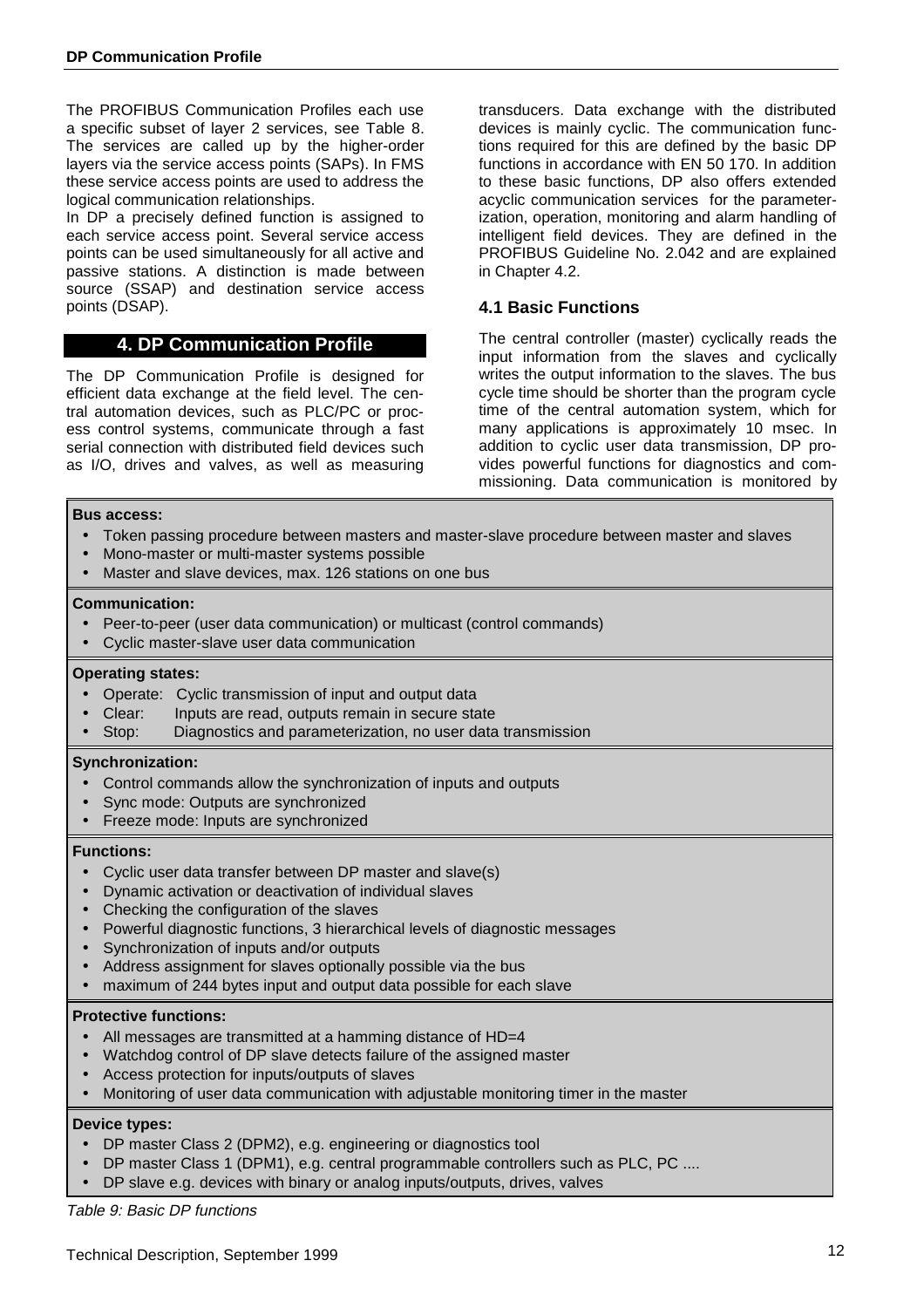<span id="page-14-0"></span>monitoring functions on both the master and slave side. Table 9 provides a summary of the basic DP functions.

# **4.1.1 Basic Characteristics**

High data throughput alone is not the sole criteria for successful use of a bus system. Simple handling, good diagnostic capabilities and interferenceproof transmission technology are also important to the user. DP represents the optimum combination of these characteristics.

#### **Speed:**

DP requires only about 1 msec at 12 Mbit/sec for the transmission of 512 bits of input data and 512 bits of output data distributed over 32 stations. Figure 9 shows the typical DP transmission time, depending on number of stations and transmission speed. Transmitting the input and output data in a single message cycle with DP, results in a significant increase in speed compared to FMS. In DP, user data is transmitted with the SRD service of layer 2.

# **Diagnostic functions:**

The extensive diagnostic functions of DP enable fast location of faults. The diagnostic messages are transmitted over the bus and collected at the master. These messages are divided into three levels:

## • **Station-related diagnostics**

These messages concern the general operational status of a station (i.e. overtemperature or low voltage).

## • **Module-related diagnostics**

These messages indicate that within a certain I/O range (e.g. 8 bit output module) of a station, diagnostics are pending.

# • **Channel-related diagnostics**

In this case, the cause of the fault is specified in relation to an individual input/output bit (channel), e.g. short circuit at output 7.

# **4.1.2 System Configuration and Types of Devices**

DP permits **mono-master or multi-master** systems. This provides a high degree of flexibility during system configuration. A maximum of 126 devices (master or slaves) can be connected to one bus. The system configuration specifications define the number of stations, assignment of station addresses to the I/O addresses, data consistency of the I/O data, format of the diagnostic messages and the bus parameters used. Each DP system consists of different types of devices. A distinction is made between three types of devices:

#### **DP Master Class 1 (DPM1)**

This is a central controller which cyclically exchanges information with the distributed stations (slaves) in a defined message cycle. Typical devices are, for example, programmable logic controllers (PLC) or PC.

#### **DP Master Class 2 (DPM2)**

Devices of this type are engineering, configuration



Fig. 9: Bus cycle time of a DP mono-master system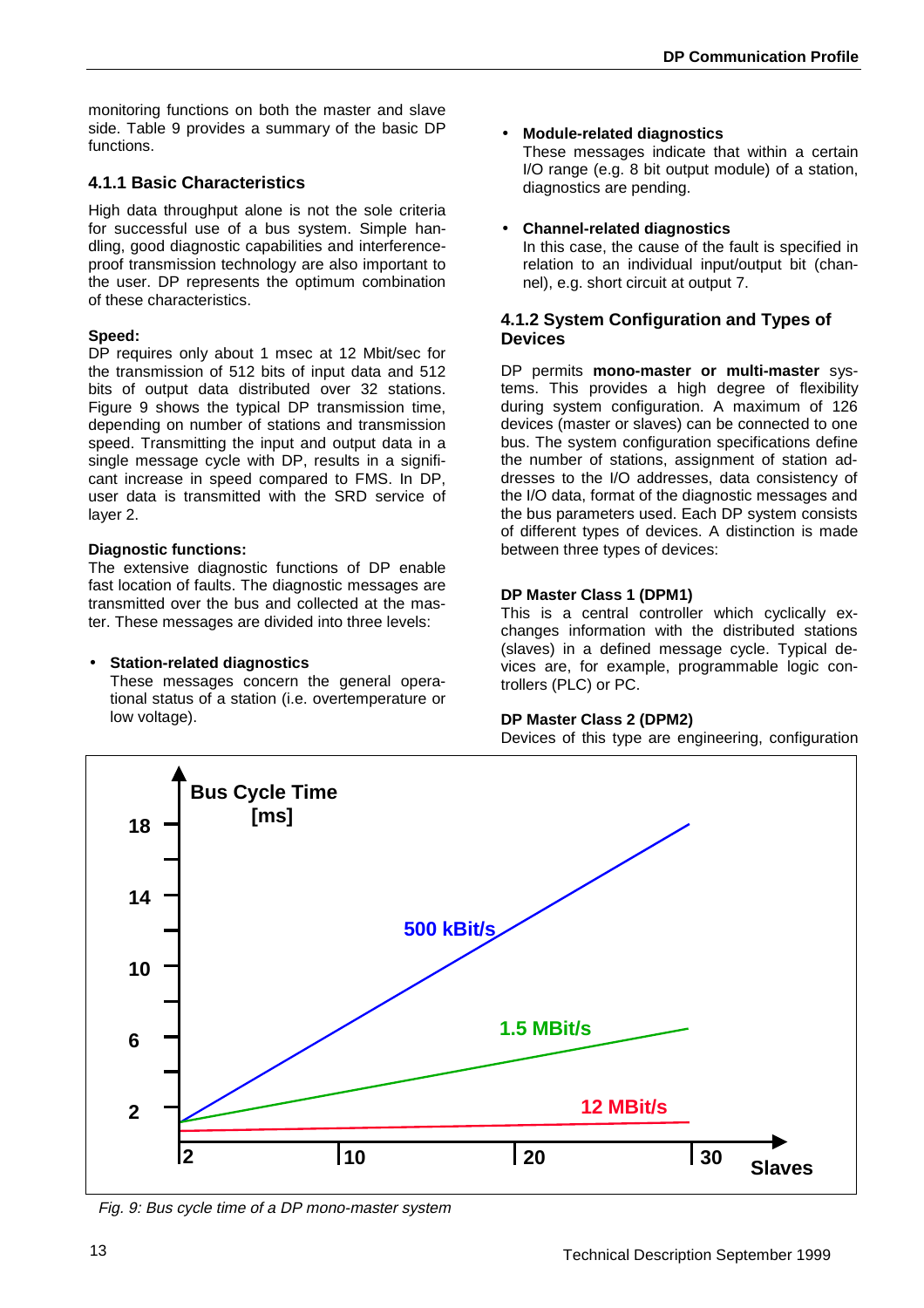<span id="page-15-0"></span>

Fig. 10: DP mono-master system

or operating devices. They are used for commissioning and for maintenance and diagnostics, in order to configure the connected devices, evaluate measured values and parameters, and request the device status.

#### **Slave**

A slave is a peripheral device (I/O devices, drives, HMI, valves, measuring transducers) which collects input information and sends output information to the peripherals. There are also devices which supply only input or only output information.

The amount of input and output information depends on the device type. A maximum of 246 bytes of input data and 246 bytes of output data is permitted.

In **mono-master systems** only one master is active on the bus during operation of the bus system. Figure 10 shows the system configuration of a mono-master system. The programmable controller is the central control component. The slaves are decentrally linked to the PLC via the transmission medium. Mono-master systems attain the shortest bus cycle time.

In **multi-master configurations** several masters are connected to one bus. These masters represent either independent subsystems, each consisting of one DPM1 master and its assigned slaves, or additional configuration and diagnostic devices. The input and output images of the slaves can be read by all DP masters. However, only one DP master (i.e., the DPM1 assigned during configuration) may write-access the outputs.

# **4.1.3 System behavior**

The DP specification includes a detailed description of system behavior to ensure device interchangeability. System behavior is determined primarily by the operating status of the DPM1.

DPM1 can be controlled either locally or via the bus by the configuration device. There are three main states:

#### • **Stop**

In this state, no data transmission occurs between the DPM1 and the slaves.

#### • **Clear**

In this state, the DPM1 reads the input information of the slaves and holds the outputs in failsafe status.

#### • **Operate**

In this state, the DPM1 is in the data transfer phase. In cyclic data communication, inputs of the slaves are read, and output information is written to the slaves.

The DPM1 cyclically sends its status to all slaves assigned to it using a multicast command at a configurable time interval.

The system reaction to an error during the data transfer phase of the DPM1 (such as failure of a slave) is determined by the "**auto-clear**" configuration parameter.

If this parameter is set to true, the DPM1 switches the outputs of all assigned slaves to fail-safe state as soon as a slave is no longer ready for user data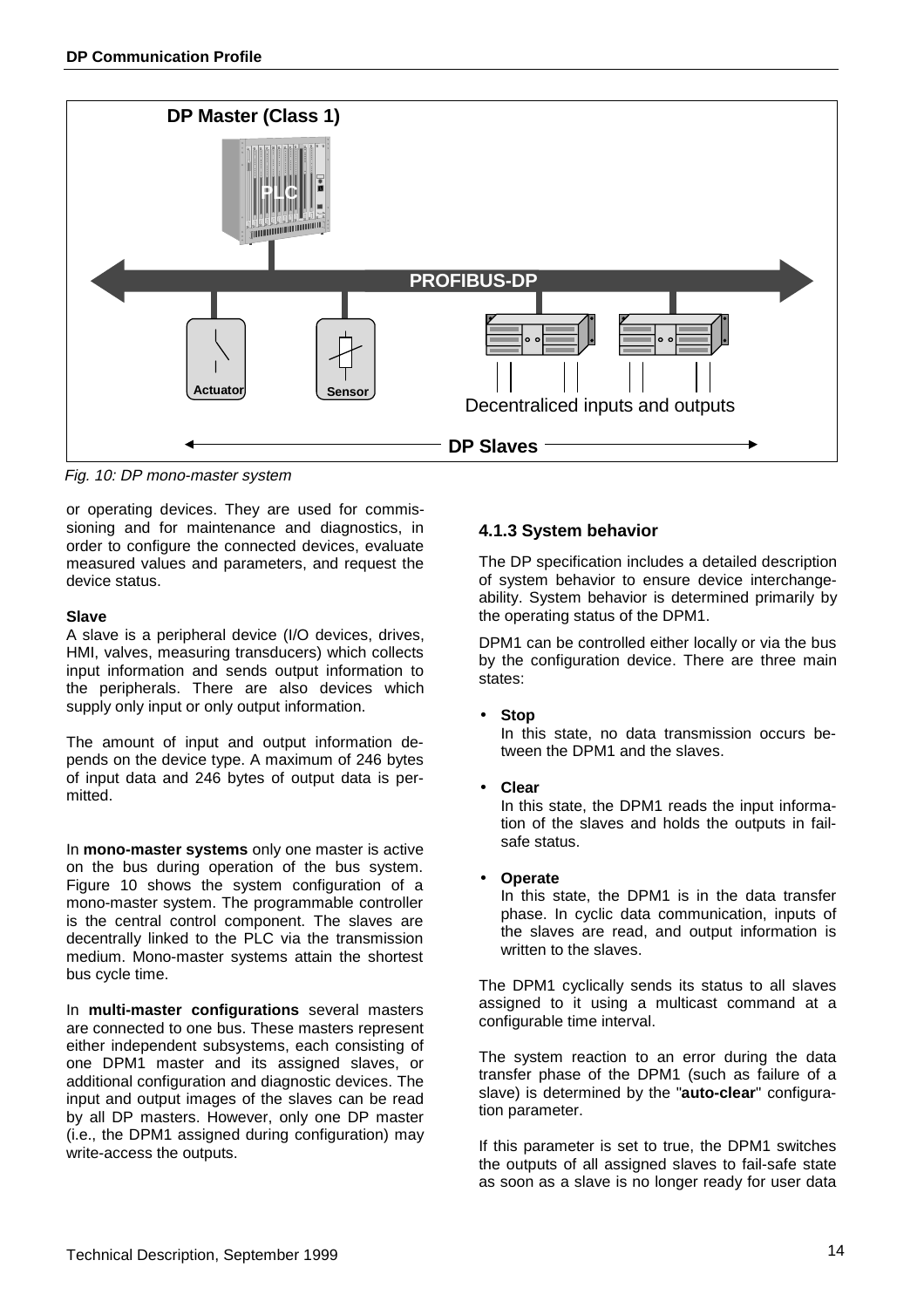<span id="page-16-0"></span>

Fig. 11: Cyclic user data transmission in DP

transmission. The DPM1 then changes to the Clear state.

If this parameter is false, the DPM1 remains in operate state even when a fault occurs, and the user can specify the system reaction.

#### **4.1.4 Cyclic Data Transmission between the DPM1 and the Slaves**

Data transmission between the DPM1 and the slaves assigned to it is executed automatically by the DPM1 in a defined, recurring order. When configuring the bus system, the user defines the assignment of a slave to the DPM1. He also defines which slaves are to be included in, or excluded from, the cyclic user data communication.

Data transmission between the DPM1 and the slaves is divided into three phases: parameterization, configuration and data transfer. Before a DP slave enters the data transfer phase, in the parameterization and configuration phase it is checked, whether the planned configuration matches the actual device configuration. In the course of this check, the device type, format and length information as well as the number of inputs and outputs must agree. These tests provide the user reliable protection against parameterization errors. In addition to the user data transfer, which is executed automatically by the DPM1, new parameterization data can be sent to the slaves at the request of the user.

# **4.1.5 Sync and Freeze Mode**

In addition to station-related user data transfer, which is executed automatically by the DPM1, the master can send control commands to a single

slave, a group of slaves or all slaves simultaneously. These control commands are transmitted as multicast commands. They permit use of sync and freeze modes for event-controlled synchronization of the slaves.

The slaves begin **sync mode** when they receive a sync command from their assigned master.

The outputs of all addressed slaves are then frozen in their current state. During subsequent user data transmissions, the output data are stored at the slaves, but the output states remain unchanged. The stored output data are not sent to the outputs until the next sync command is received. Sync mode is concluded with the unsync command.

Similarly, a freeze control command causes the addressed slaves to assume **freeze mode**. In this operating mode, the states of the inputs are frozen at the current value. Input data are not updated again until the master sends the next freeze command. Freeze mode is concluded with the unfreeze command.

# **4.1.6 Protection Mechanisms**

Security and reliability make it necessary to provide DP with effective protection functions against parameterization errors or failure of the transmission equipment. To achieve this, monitoring mechanisms are implemented in the DP master and in the slaves in the form of time monitoring. The monitoring interval is defined during configuration.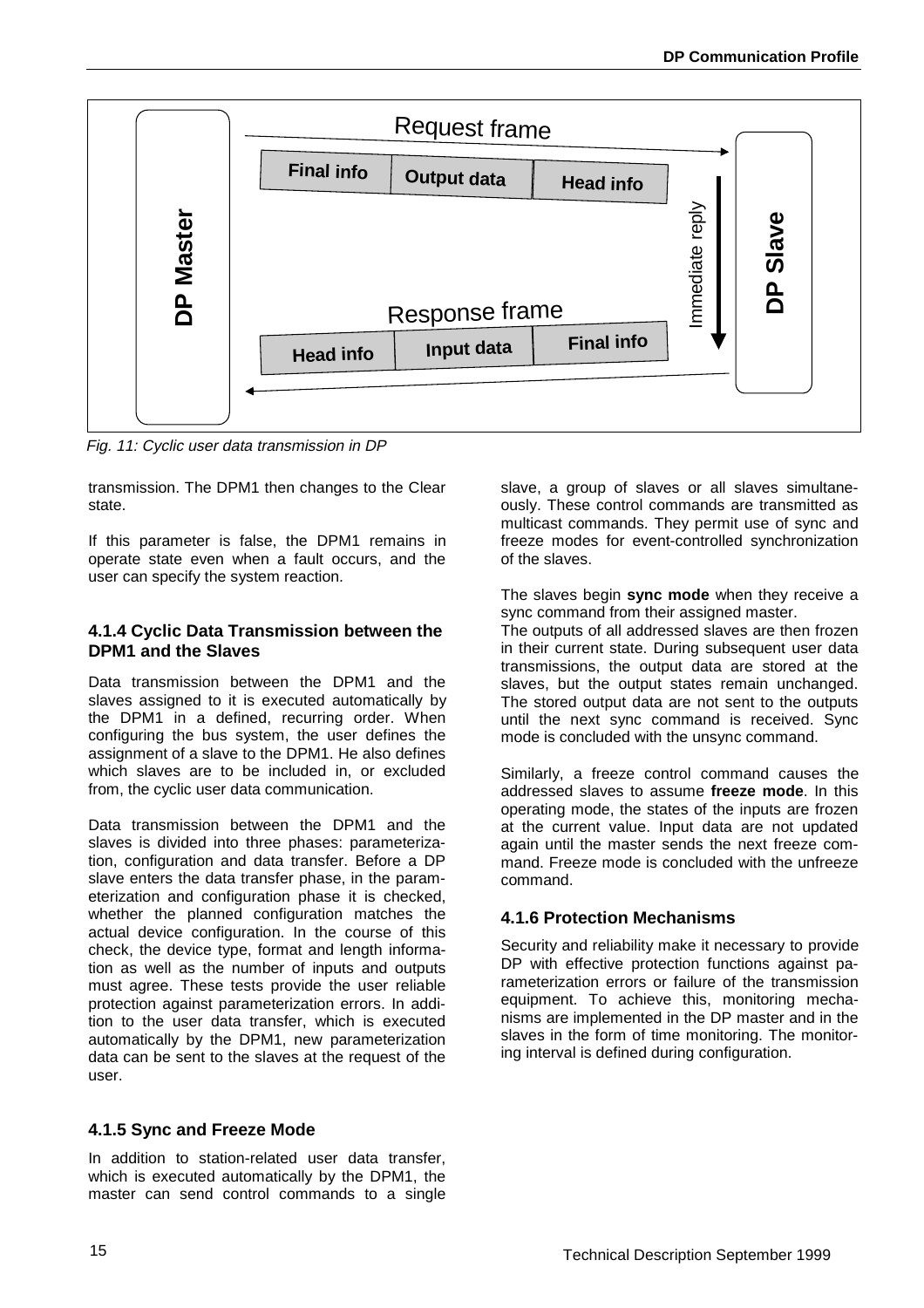#### <span id="page-17-0"></span>**At the DP master**

The DPM1 monitors data transmission of the slaves with the Data Control Timer. A separate control timer is used for each slave. The time monitoring is tripped when correct data transmission does not occur within the monitoring interval. The user is informed when this happens. If the automatic error reaction (Auto  $Clear = True$ ) has been enabled, the DPM1 exits its OPERATE state, switches the outputs of all assigned slaves to fail-safe status and changes to the CLEAR status.

#### **At the slave**

The slave uses the watchdog control to detect failures of the master or the transmission line. If no data communication with the master occurs within the watchdog control interval, the slave automatically switches its outputs to the fail-safe status.

In addition, access protection is required for the inputs and outputs of the slaves operating in multimaster systems. This ensures that only the authorized master has direct access. For all other masters, the slaves offer an image of their inputs and outputs which can be read from any master, even without access rights.

# **4.2 Extended DP Functions**

The extended DP functions make it possible to transmit acyclic read and write functions as well as alarms between master and slaves parallel and independent of cyclic user data communication. This allows the user to use for example an engineering tool (DPM2), to optimize the device parameters of the connected field devices (slaves) or read out the device status without disturbing system operation.

With these extended functions, DP meets the requirements of even complex devices which often have to be parameterized during operation. Nowadays, the extended DP functions are mainly used for the online operation of the PA field devices by means of engineering tools. Transmission of the acyclic required data is performed with a lower priority parallel to the high-speed cyclic user data transfer. The master requires some additional time to carry out the acyclic communication services. This must be taken into account in the parameterization of the overall system. To achieve this, the parameterization tool usually increases the token circulation time somewhat in order to give the master a chance to carry out not only cyclic data transmission, but also acyclic communication tasks.

These extended functions are optional. They are compatible with basic DP functions. Existing devices which do not want or need to use the new functions can continue to be used since the extended functions are only supplements to already existing basic functions. The DP extensions are specified in the technical PROFIBUS guideline No. 2.082.

#### **4.2.1 Addressing with Slot and Index**

To address the data, PROFIBUS assumes that the slaves are built up as physical building blocks, or can be structured internally in logical function units, so-called modules. This model is also used in the basic DP functions for cyclic data transmission where each module has a constant number of input and/or output bytes which are transmitted in a fixed position in the user data telegram. The addressing procedure is based on identifiers which characterize the type of a module as input, output or a combination of both. All identifiers together give the configuration of a slave, which is also checked by the DPM1 when the system starts up.

The new acyclic services are also based on this model. All data blocks enabled for read or write accesses are also considered as belonging to the modules. These blocks can be addressed by slot number and index. The slot number addresses the module, and the index addresses data blocks belonging to a module. Each data block can have a size of up to 244 bytes, see Fig. 12. With modular devices, the slot number is assigned to the modules. Beginning with 1, the modules are numbered consecutively in increasing order. Slot number 0 is provided for the device itself. Compact devices are treated as one unit of virtual modules. Addressing with slot number and index is also used here.

Using the length specification in the read or write request, it is also possible to read or write parts of a data block. If access to the data block was successful, the slave responds with a positive read or write response. If not successful, the slave gives a negative response in which the problem is classified.

#### **4.2.2 Acyclic Data Transmission between the DPM1 and the Slaves**

The following functions are available for acyclic data communication between the central automation system (DPM1) and the slaves:

#### **MSAC1\_Read:**

The master reads a data block from the slave

#### **MSAC1\_Write:**

The master writes a data block to the slave

#### **MSAC1\_Alarm:**

Transmission of an alarm from the slave to the master. The receipt of an alarm is explicitly acknowledged by the master. Only after the alarm acknowledgement has been received, the slave is able to send a new alarm message. This means that alarms can never be overwritten.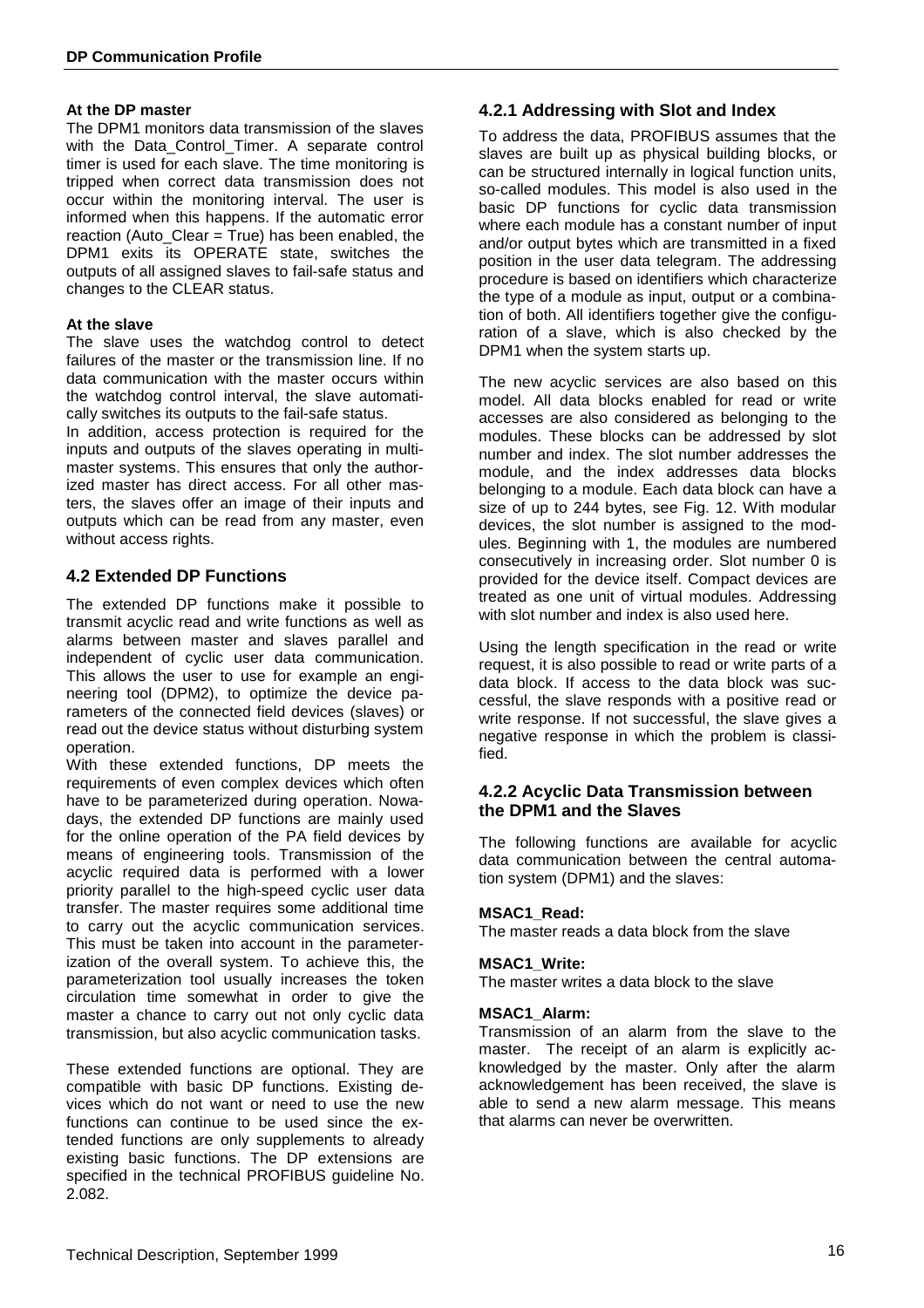<span id="page-18-0"></span>

Fig. 12: Addressing in the acyclic read and write services of DP

#### **MSAC1\_Alarm\_Acknowledge:**

The master acknowledges the receipt of an alarm message to the assigned slave

#### **MSAC1\_Status:**

Transmission of a status message from the slave to the master. The receipt of the status message is not acknowledged. Status messages can therefore be overwritten.

Data is transferred connection-oriented via an MSAC1 connection. This connection is established by the DPM1. It is very closely linked to the connection for cyclic data communication between the DPM1 and the slaves and can only be used by the master that has also parameterized and configured the slave in question.

#### **4.2.3 Acyclic Data Transmission between DPM2 and the Slaves**

The following functions are available for acyclic data communication between the engineering and operator tools (DPM2) and the slaves:

#### **MSAC2\_Initiate and MSAC2\_Abort**

Establishment and termination of a connection for acyclic data communication between the DPM2 and the slave.

#### **MSAC2\_Read:**

The master reads a data block from the slave

#### **MSAC2\_Write:**

The master writes a data block to the slave

#### **MSAC2\_Data\_Transport:**

With this service, the master can write data acyclically to the slave and if required also read data from the slave in the same service cycle. The meaning of the data is application-specific and defined in profiles.

The communication is performed connectionoriented. The connection is called MSAC\_C2. The connection is established before the beginning of acyclic data communication by the DPM2 with the MSAC2\_Initiate service. After this, the connection is available for the MSAC2\_Read, MSAC2\_Write and MSAC2 Data Transport services. When a connection is no longer needed, it is disconnected by the master with the MSAC2 Abort service. In general it is possible for a slave to maintain several active MSAC2 connections at the same time. The number of connections that can be kept active at the same time is limited by the resources available in the slave and varies depending on the device type. Acyclic data transmission is effected in a predefined sequence, which will be described in the following with the help of the MSAC2\_Read service.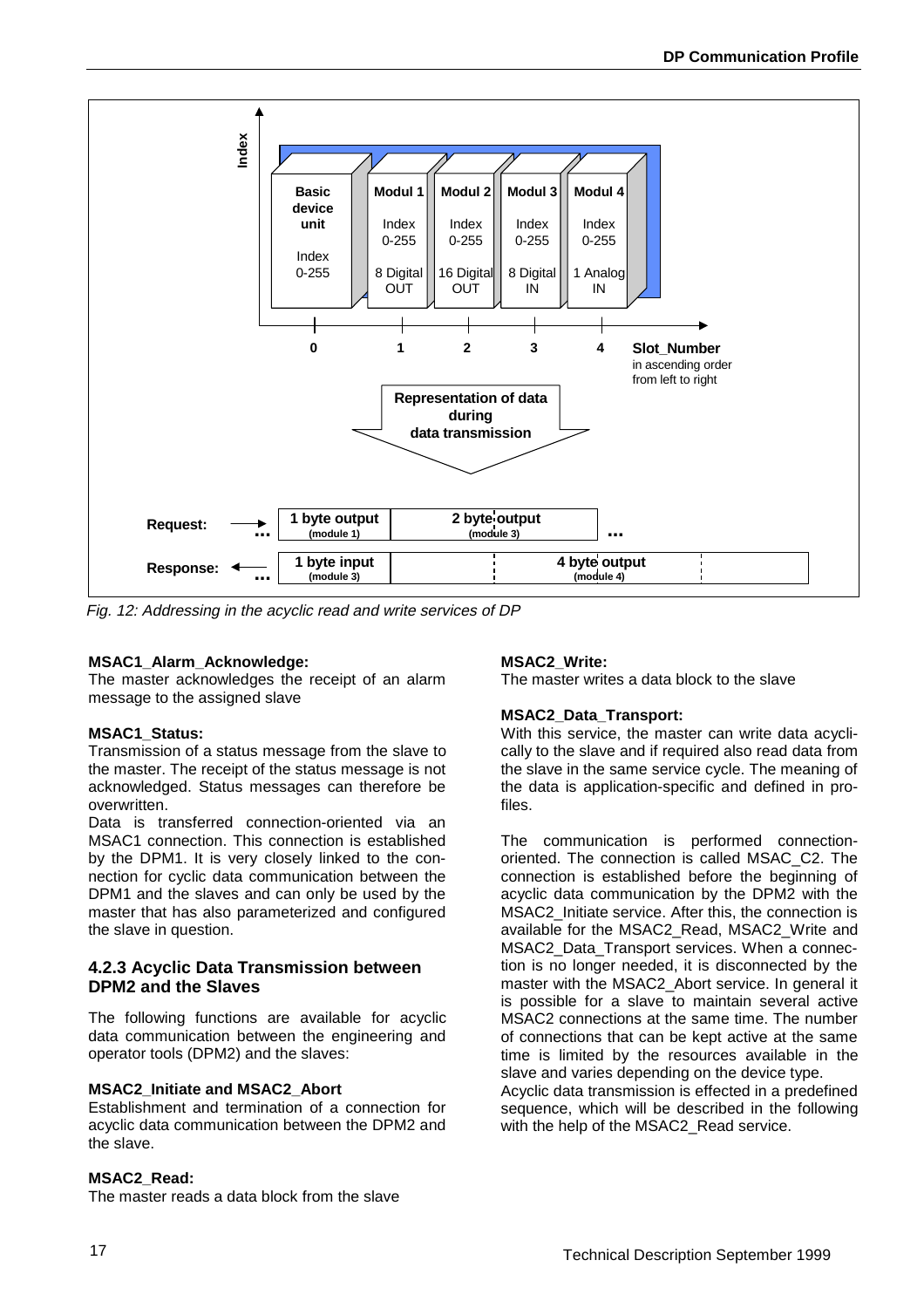<span id="page-19-0"></span>First the master sends an MSAC2\_Read request to the slave; in this request the required data are addressed using the slot number and index. After this request has been received, the slave has the opportunity to make the required data available. The master now sends regular poll telegrams to collect the requested data from the slave. The slave answers the poll telegrams of the master with a brief acknowledgement without data until it has processed the data. The next poll request by the master is then answered with an MSAC2 Read response, with which the read data are transmitted to the master. Data transmission is time-monitored.

The monitoring interval is specified with the DDLM Initiate service when the connection is established. If the connection monitor detects a fault, the connection is automatically disconnected on both the master and the slave side. The connection can then be established again or used by another partner. Service access points 40 to 48 on the slave and service point 50 on the DPM2 are reserved for the MSAC\_C2 connection.

# **5. FMS Communication Profile**

The FMS Communication Profile is designed for communication at cell level. At this level, programmable controllers (PLCs and PCs) communicate primarily with each other. In this application area a high degree of functionality is more important than fast system reaction times.

The FMS application layer (7) consists of the following parts:

- The **F**ieldbus **M**essage **S**pecification (FMS) and
- the **L**ower **L**ayer **I**nterface (LLI)

The PROFIBUS-FMS communication model permits distributed application processes to be unified into a common process by using communication relationships. That portion of an application process in a field device which can be reached via communication is called a virtual field device (VFD). Figure 13 shows the relationship between the real field device and the virtual field device. In this example, only certain variables (i.e., number of units, rate of failure and downtime) are part of the virtual field device and can be read or written via the two communication relationships. The variables Required Value and Recipe are not available with FMS.

All **communication objects** of an FMS device are entered in the object dictionary (OD). The object dictionary contains description, structure and data type, as well as the relationship between the internal device addresses of the communication objects and their designation on the bus (index/name).

**Static communication objects** are entered in the static object dictionary. They are configured once and cannot be modified during operation. FMS recognizes five types of communication objects:

- **Simple Variable**
- Array (series of simple variables of the same type)



Fig. 13: Virtual field device (VFD) with object dictionary (OD)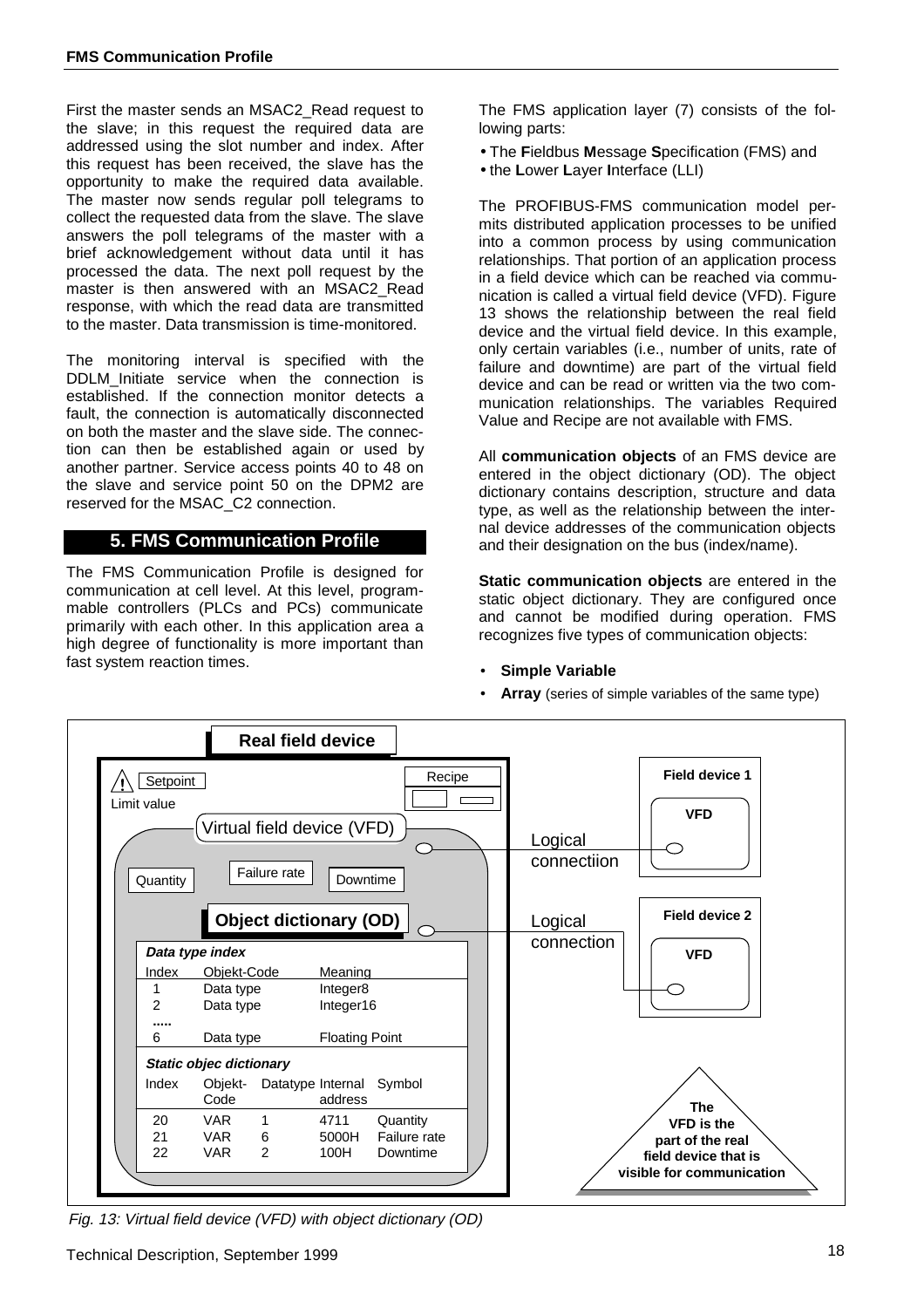- <span id="page-20-0"></span>• **Record** (series of simple variables of different types)
- **Domain**
- **Event** (event message)

**Dynamic communication objects** are entered in the dynamic section of the object dictionary. These can be modified during operation.

**Logical addressing** is the preferred method of addressing for the objects. Accessing is performed with a short address (the index) which is a number of type Unsigned16. Each object has a unique index. An additional option is to address the objects by name.

Communication objects can also be protected from unauthorized access through **access protection**, or the permitted services for accessing an object (e.g. read only) can be restricted.

#### **5.1 FMS Services**

FMS services are a subset of the MMS services (MMS = Manufacturing Message Specification, ISO 9506) which have been optimized for field bus applications and which have been expanded by functions for communication object administration and network management. Figure 14 provides an overview of the available PROFIBUS FMS services.

**Confirmed services** can only be used for connection-oriented communication relationships. The execution of a service is shown in Fig. 15.

**Unconfirmed services** can also be used on connectionless communication relationships (broadcast and multicast). They can be transmitted with high or low priority.

FMS services are divided into the following groups:

- **Context Management** services are for establishing and terminating logical connections.
- **Variable Access** services are used to access variables, records, arrays or variable lists.
- **Domain Management** services are used to transmit large memory areas. The data must be divided into segments by the user.
- **Program Invocation Management** services are used for program control.
- **Event Management** services are used to transmit alarm messages. These messages can also be sent as broadcast or multicast transmissions.
- **VFD Support** services are used for identification and status polling. They can also be sent spontaneously at the request of a device as multicast or broadcast transmissions.
- **OD Management** services are used for read and write access to the object dictionary.



Fig. 14: Overview of FMS services

# **5.2 Lower Layer Interface (LLI)**

The mapping of layer 7 to layer 2 is handled by LLI. Tasks include flow control and connection monitoring. The user communicates with the other processes via logical channels called **communication relationships**. The LLI provides various types of communication relationships for execution of the FMS and management services. The communication relationships have different connection capabilities (i.e., monitoring, transmission and demands on the communication partners).

**Connection-oriented communication relation**ships represent a logical peer-to-peer connection between two application processes. The connection must first be established with an Initiate service before it can be used for data transmission. After being successfully established, the connection is protected against unauthorized access and is available for data transmission. When an established connection is no longer needed, it can be disconnected with the Abort service. The LLI permits time-controlled connection monitoring for connection-oriented communication relationships.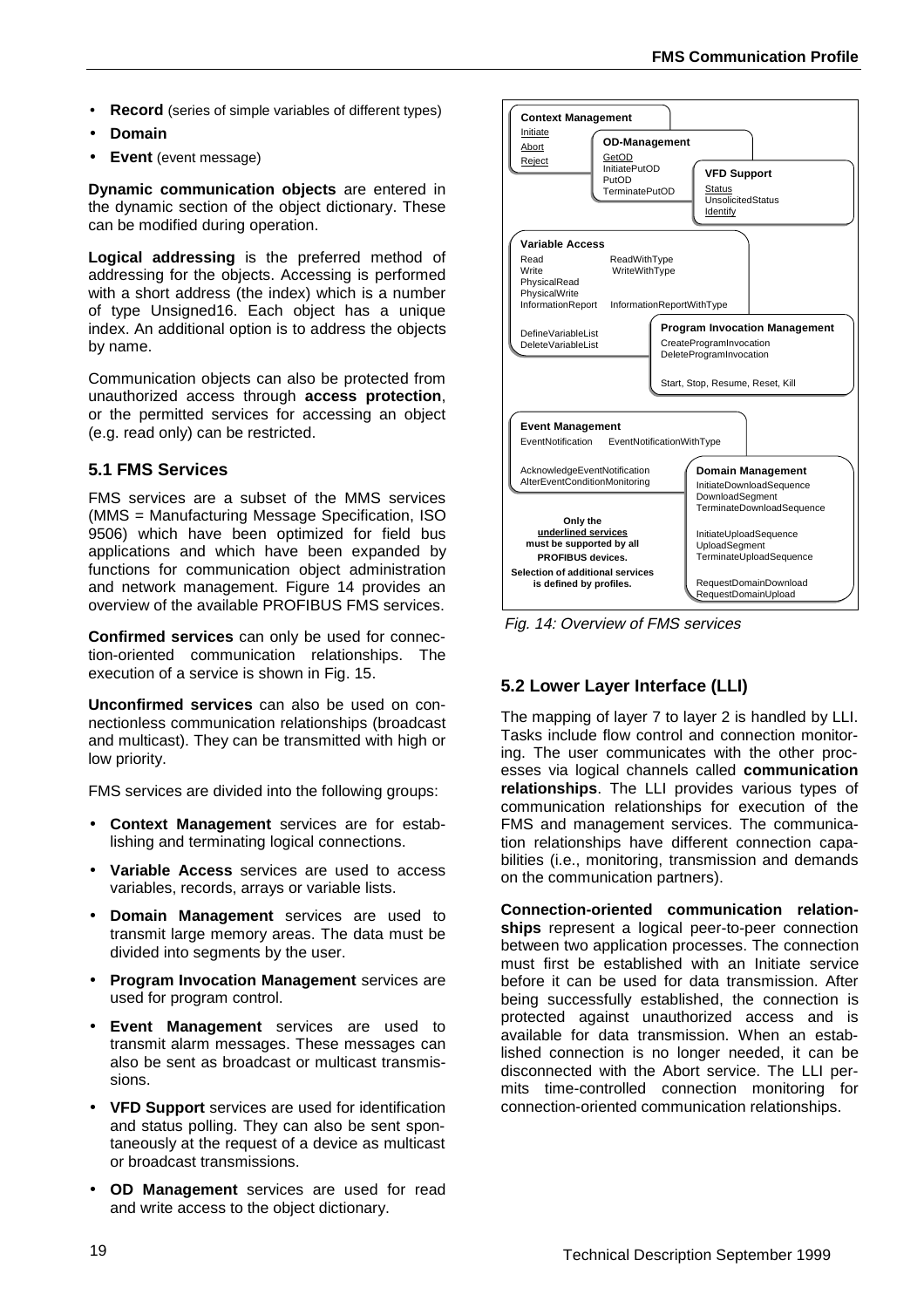<span id="page-21-0"></span>

Fig. 15: Sequence of a confirmed FMS service

The connection attributes "open" and "defined" are another characteristic feature of connectionoriented communication relationships.

In **defined connections** the communication partner is specified during configuration. In **open connections** the communication partner is not specified until the connection establishment phase.

**Connectionless communication relationships** permit one device to communicate simultaneously with several stations using unconfirmed services. In **broadcast** communication relationships, an unconfirmed FMS service is simultaneously sent to all other stations. In **multicast** communication relationships, an unconfirmed FMS service is simultaneously sent to a predefined group of stations.

All communication relationships of an FMS device are entered in the CRL. For simple devices the list is predefined by the manufacturer. In the case of complex devices, the CRL is user-configured. Each communication relationship is addressed by a local short designation, the **communication reference** (CREF). From the point of view of the bus, a CREF is defined by a station address, layer 2 service access point and LLI service access point. The CRL contains the assignment between CREF and the layer 2 as well as LLI address. In addition, the CRL also specifies which FMS services are supported, telegram lengths, etc., for each CREF.

# **5.3 Network Management**

In addition to the FMS services, network management functions (**F**ieldbus **MA**nagement Layer **7** = FMA7) are available. The FMA7 functions are optional and allow central configuration. They can be initiated locally or remotely.

**Context Management** can be used to establish and disconnect an FMA7 connection.

**Configuration Management** can be used to access CRLs, variables, statistic counters and the parameters of layers 1/2. It can also be used for identification and registration of bus stations.

**Fault Management** can be used to indicate faults/events and to reset the devices.

A uniform access for the configuration devices is obtained by specification of the default management connection. One default management connection must be entered with  $CREF = 1$  in the CRL for every device which supports FMA7 services as a responder.

# **6. Application Profiles**

PROFIBUS Application Profiles describe the use of PROFIBUS Communication and Physical Profiles for a certain range of applications (process automation, building automation) or for certain device types (encoders, drives).

# **6.1 Process Automation (PA)**

The use of PROFIBUS in typical devices and applications in process automation is defined by the PA profile. The profile can be obtained from the PRO-FIBUS User Organization under order number 3.042. It is based on the DP Communication Profile, and depending on the field of application, IEC 1158- 2, RS-485 or optical fibers are used as transmission technology. The PA profile defines the device parameters and the device behavior of typical field devices such as measuring transducers or positioners independent of the manufacturer, thus facilitating device interchangeability and vendor independent operation. The description of the functions and device behavior is based on the internationally recognized Function Block model. The definitions and options of the PA application profile, make PROFIBUS suitable as a substitute for analog signal transmission with 4 ... 20 mA or Hart.

PROFIBUS also permits measuring and closedloop control in process engineering applications via a simple two-wire cable. PROFIBUS permits maintenance and connection/disconnection of devices during operation even in hazardous areas. The PROFIBUS PA profile has been developed in close cooperation with users in the processing industry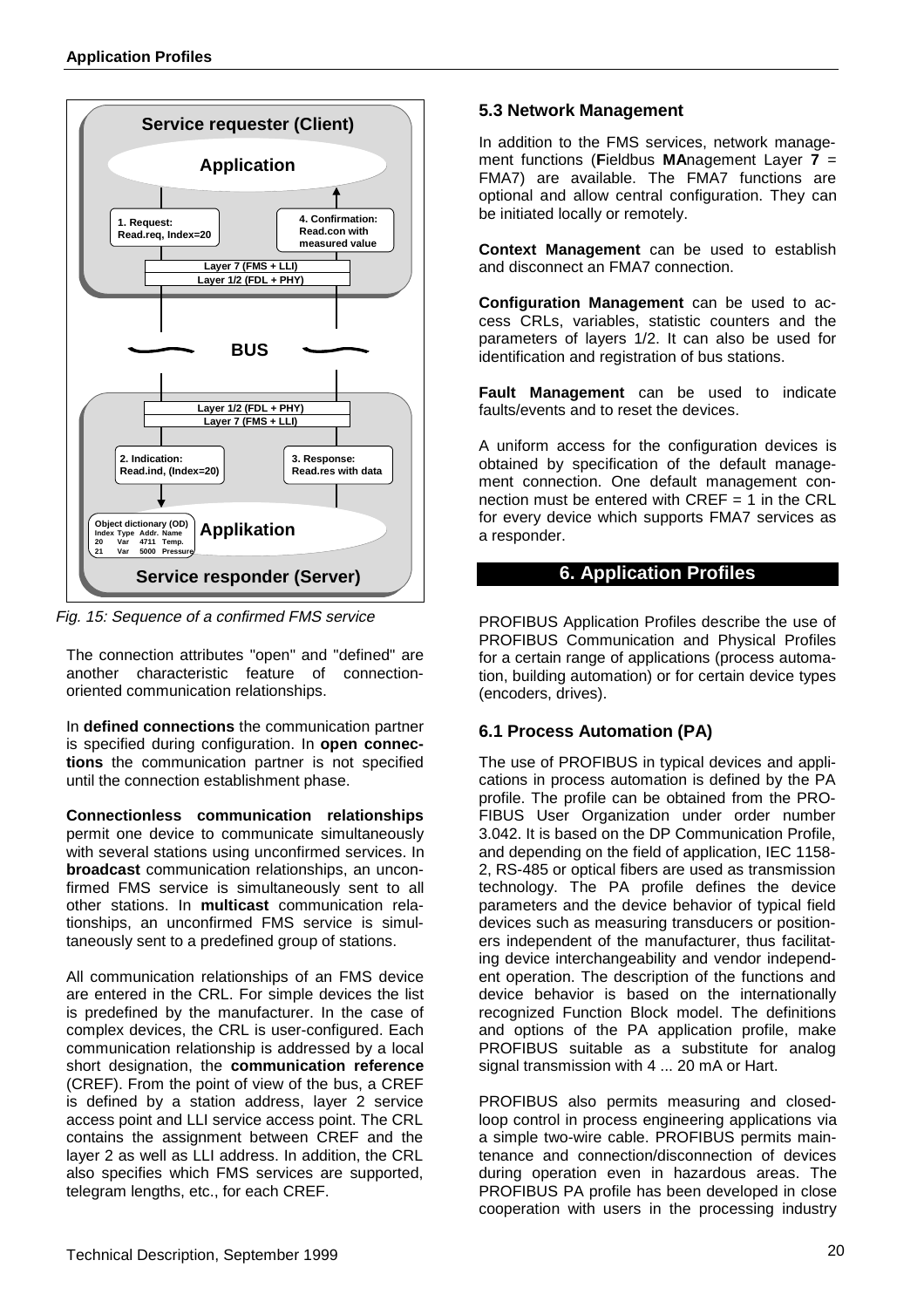<span id="page-22-0"></span>

Fig. 16: Typical system configuration in process automation

(NAMUR) and meets the special requirements of this application area:

- Standardized application profiles for process automation and interchangeability of field devices from different vendors
- Addition and removal of bus stations even in intrinsically safe areas without influencing other stations
- Bus supply of measuring transducers using twowire technology according to IEC 1158-2.
- Use is also possible in potentially explosive areas with protection types "intrinsically safe" (EEx ia/ib) or "encapsulation" (EEx d).

# **6.1.1 Communication Aspects**

The use of PROFIBUS in process engineering systems achieves cost savings of more than 40% in planning, cabling, commissioning and maintenance and offers a significant increase in functionality and security. Figure 17 shows the differences between the wiring of a conventional 4 to 20 mA system and a system based on PROFIBUS.

The field devices in the hazardous area are connected via PROFIBUS using IEC 1158-2 transmission technology. The IEC 1158-2 technology allows the transmission of data and energy for the field device using only two wires. The transition to the non-hazardous area, where PROFIBUS is used with RS-485 technology, is effected by a segment coupler or link. Unlike conventional wiring, where a separate line has to be laid for each signal from the measuring point to the I/O module of the process

control system (DCS), with PROFIBUS the data of several devices are transmitted through one common cable. While a separate power supply (explosion-proof if necessary), is required for each signal with conventional wiring, the segment coupler or link carries out this function commonly for many devices in a PROFIBUS network. Depending on the explosion requirements and energy consumption of the devices, 9 (EEx ia/ib) up to 32 (non-ex) measuring transducers can be connected to one segment coupler/link. This saves not only on wiring, but also on the I/O modules of the DCS. Because these are replaced by the PROFIBUS interface. Since several measuring transducers can be supplied with operating energy from a single supply unit, with PROFIBUS all isolators and barriers can be dropped.

The measured values and status of the PA field devices are transmitted cyclically with high priority between the DCS (DPM1) and the measuring transducers using the fast DP basic functions. This ensures that the current measured value and its associated status are always up to date and available in the automation system (DPM1). On the other hand, the device parameters for visualization, operation, maintenance and diagnostics are transmitted by the engineering tool (DPM2) with the lowpriority acyclic DP functions via a C2 connection.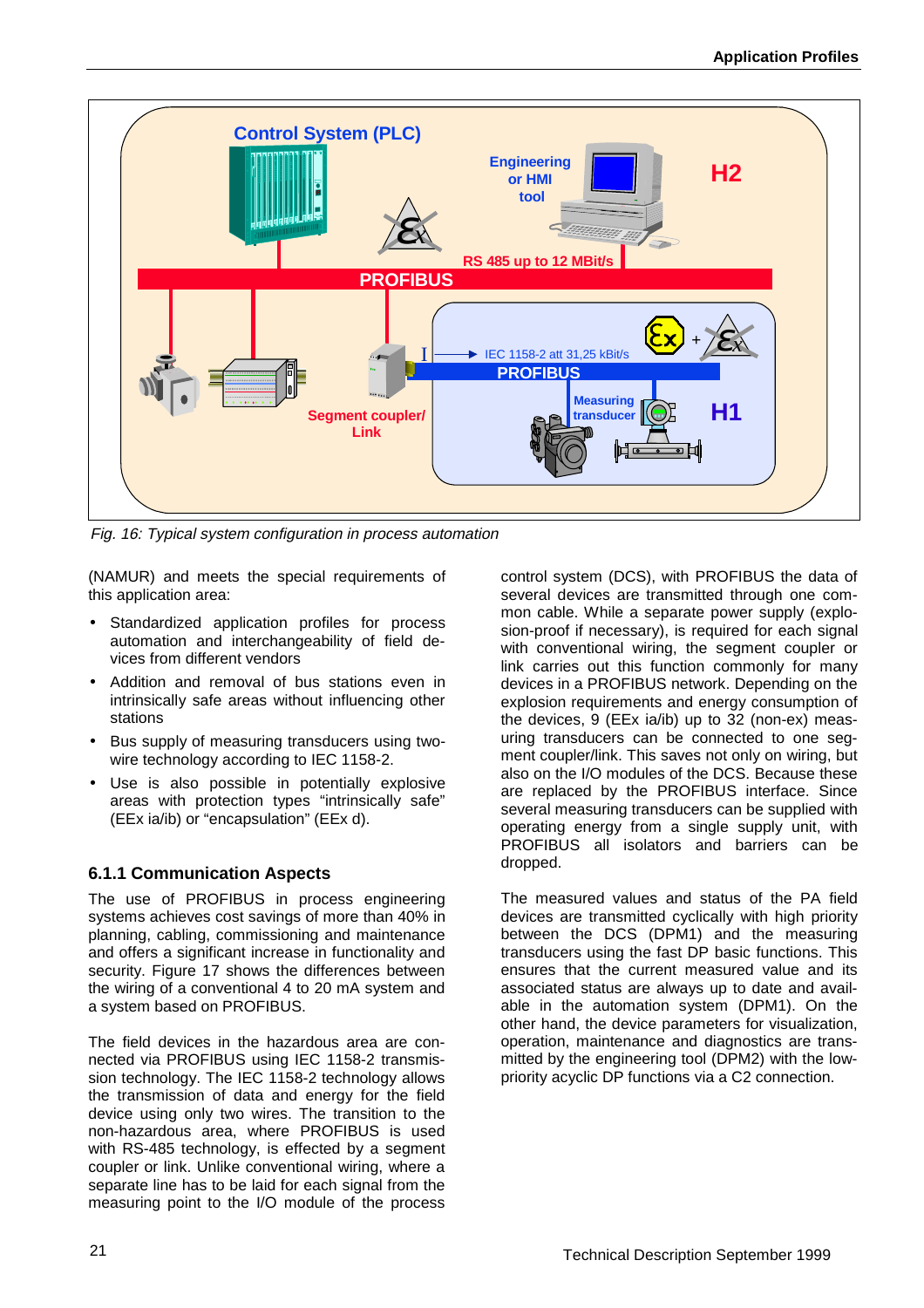<span id="page-23-0"></span>

Fig. 17: Comparison of conventional wiring and PROFIBUS

# **6.1.2 Application aspects**

Besides communication-relevant definitions, the PA profile also contains application-relevant definitions, such as data type and unit of the transmitted measured value, as well as the significance of the associated status value. Specifications for the unit and meaning of the device parameters, such as upper/lower measuring range limit, are vendorindependent. To support commissioning, the simu-

lation of values in the measuring transducer is also possible.

Here the user can enter a fictitious measured value using the engineering tool; this is then transmitted from the measuring transducer to the process control system instead of the real measured value. This facilitates the simulation of critical plant states and supports the commissioning personnel during step-by-step commissioning of the plant.



Fig. 18: Illustration of the parameters in the PROFIBUS PA profile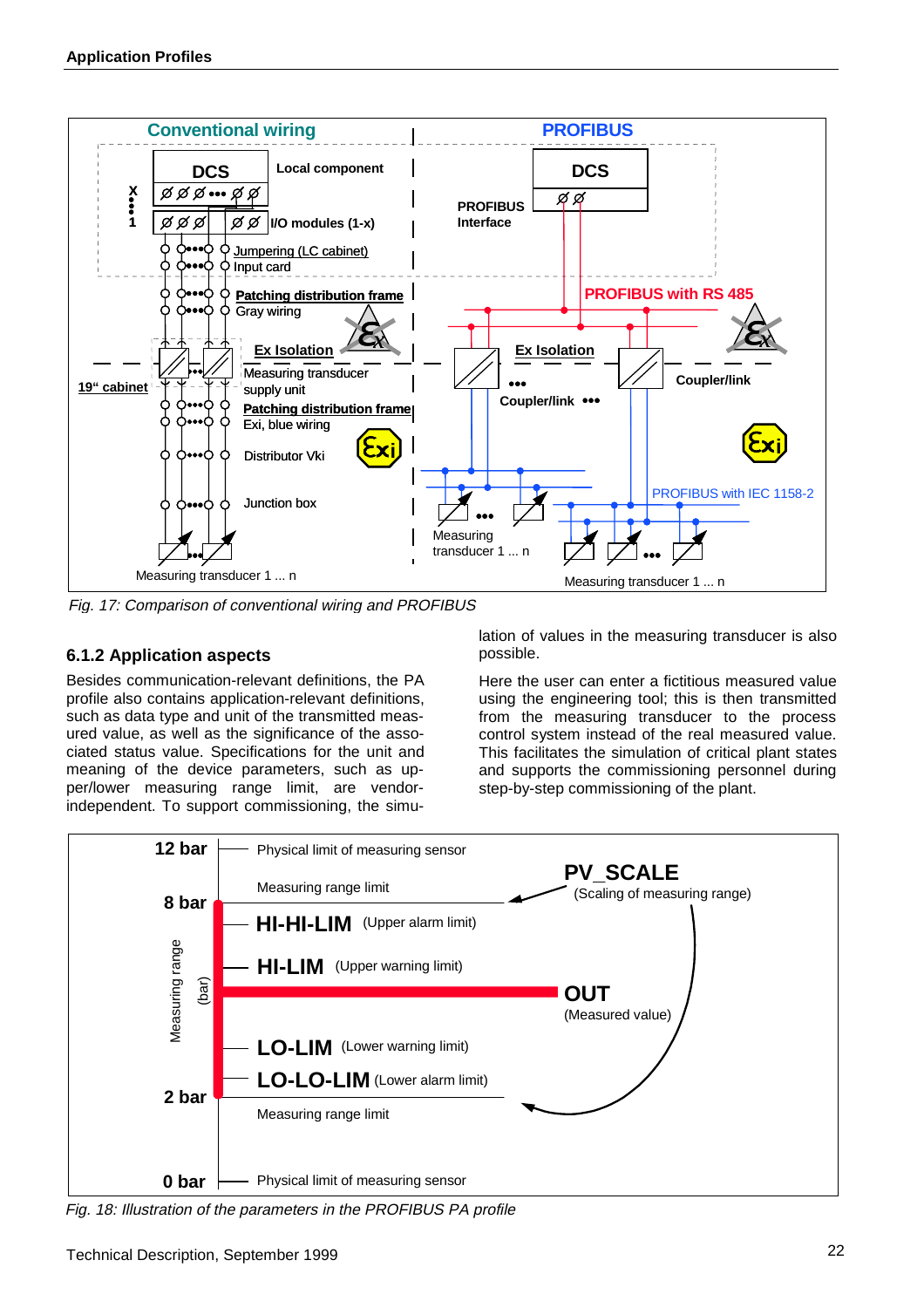<span id="page-24-0"></span>

| <b>Parameter</b> | <b>Read</b> | <b>Write</b> | <b>Function</b>                                                                                                                               |
|------------------|-------------|--------------|-----------------------------------------------------------------------------------------------------------------------------------------------|
| <b>OUT</b>       |             |              | Current measured value of the process variable and the status                                                                                 |
| <b>PV SCALE</b>  |             |              | Scaling of the process variables of the lower and upper measuring range<br>limit, code for units and number of digits after the decimal point |
| <b>PV FTIME</b>  |             |              | Rise time of the function block output in sec                                                                                                 |
| <b>ALARM_HYS</b> |             |              | Hysteresis of the alarm functions as % of the measuring range                                                                                 |
| HI_HI_LIM        |             |              | Upper alarm limit: If exceeded, alarm and status bit are set to 1                                                                             |
| HI LIM           |             |              | Upper warning limit: If exceeded, warning and status bit are set to 1                                                                         |
| LO_LIM           |             |              | Lower warning limit: If not reached, warning and status bit are set to 1                                                                      |
| LO_LO_LIM        |             |              | Lower alarm limit: If not reached, alarm and status bit are set to 1                                                                          |
| HI_HI_ALM        |             |              | Status of the upper alarm limit with time stamp                                                                                               |
| <b>HI ALM</b>    |             |              | Status of the upper warning limit with time stamp                                                                                             |
| LO_ALM           |             |              | Status of the lower warning limit with time stamp                                                                                             |
| LO_LO_ALM        |             |              | Status of the lower alarm limit with time stamp                                                                                               |

Table 10: Parameters of the analog input function block (AI)

Device behavior is described by specifying standardized variables with which the properties of the measuring transducers are described in detail. Fig. 18 shows the principle of a pressure transmitter, which is described with the "Analog Input" function block.

The PA profile consists of a general data sheet containing the definitions applicable for all device types, and device data sheets containing specific information for the respective device type. The profile is suitable for the description of devices with only one measured variable (single variable) as well as for multifunctional devices with several measured variables (multi-variable). The current PA profile (Version 3.0) defines the device data sheets for all common measuring transducers:

- Pressure and differential pressure
- Level, temperature, flow rate
- Analog and digital inputs and outputs
- Valves, positioners
- Analyzers

# **6.1.3 PA Function Blocks**

The PA profile supports interchangeability and interoperability of PA field devices from different vendors. The profile uses the internationally recognized function block model to describe the device functions and parameters. The function blocks represent different user functions, such as analog input or analog output. In addition to the applicationspecific function blocks, two function blocks are available for device-specific characteristics (physical block and transducer block). The input and output parameters of the function blocks can be connected via the bus and linked to a process engineering application.

#### **Physical Block**

Contains general device information such as device name, manufacturer, version, serial number

#### **Transducer Block**

Contains application-specific data such as correction parameters

#### **Analog Input Block (AI)**

Provides the value measured by the sensor, with status and scaling

#### **Analog Output Block (AO)**

Provides the analog output with the output value specified by the control system

#### **Digital Input (DI)**

Provides the control system with the value of the digital input

#### **Digital Output (DO)**

Provides the digital output with the value specified by the control system

An application contains several function blocks. The function blocks are integrated into the field devices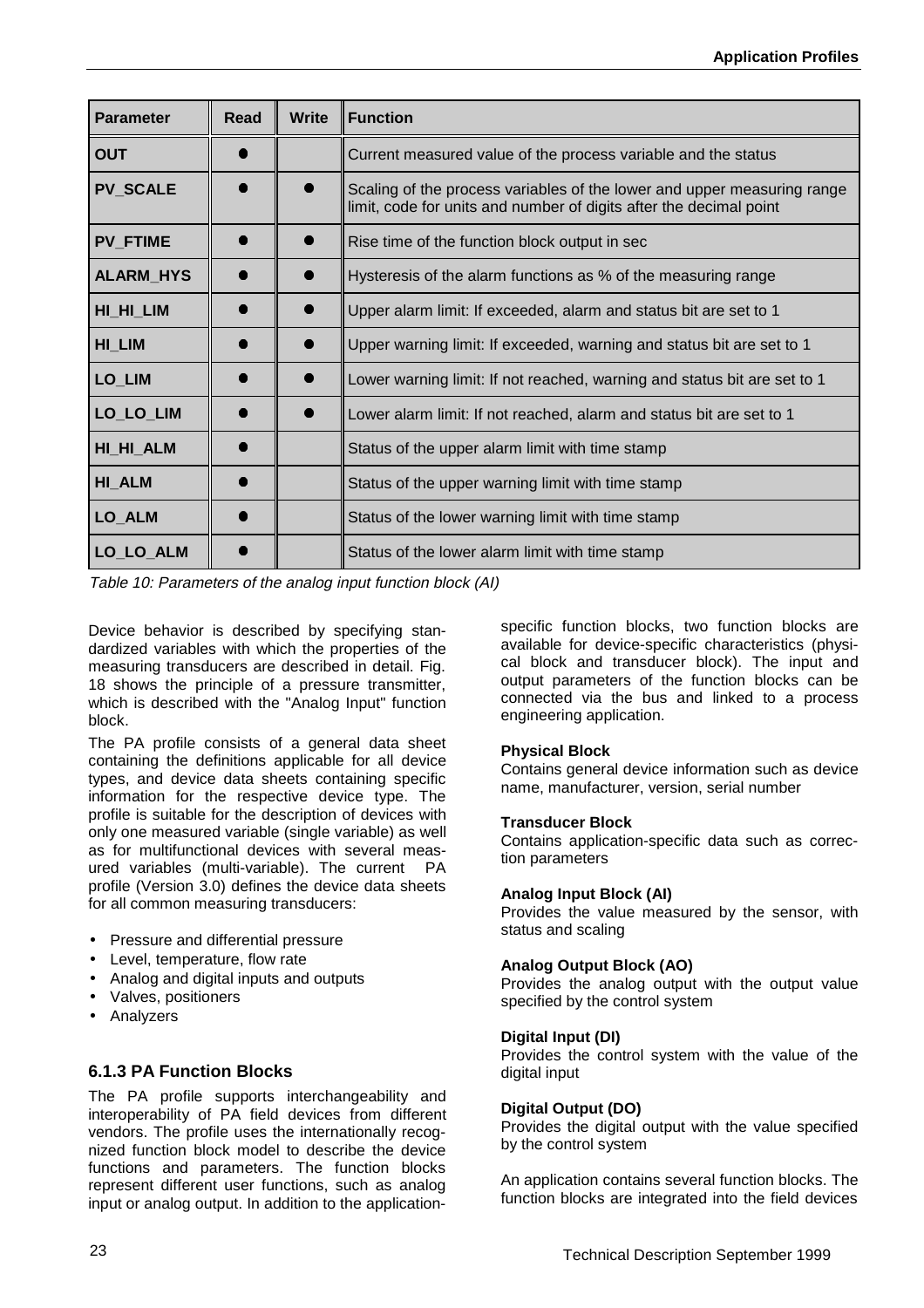<span id="page-25-0"></span>

Fig. 19: With the ProfiSafe profile, failsafe devices can communicate via PROFIBUS

by the device manufacturers and can be accessed via communication as well as via the engineering tools.

# **6.2 Failsafe Applications**

The PROFISafe profile (order number 3.092) defines how failsafe devices (emergency stop pushbutton, light grids, interlocks) are connected to the programmable controllers via PROFIBUS. This means that the advantages of open bus communication with PROFIBUS can also be used in this special area where, until now, almost all devices were wired conventionally.

While developing the concept for the safe transmission of data via PROFIBUS, the focus was not only on the reduction of wiring costs, but also the wide range of applications in the manufacturing and processing industry. As a result, devices with PRO-FISafe profile can be operated without restrictions and in harmonious coexistence with standard devices using one and the same cable. ProfiSafe is based on the DP Communication Profile and can be operated with RS-485, fiber optics or IEC 1158-2 technology.

At the same time, very fast reaction times can be achieved with DP in the manufacturing sector, and in the processing sector no additional power consumption is needed for PA field devices. ProfiSafe is a single-channel software solution that does not require any further bus cables.

ProfiSafe takes account of all known possible errors that can occur during serial bus communication (repetition, loss, insertion, incorrect sequence, delay, masquerade, corrupted process data and erroneous addressing) and defines further security mechanisms which extend beyond the standard error detection and elimination mechanisms of the PROFIBUS bus access protocol.

Through skilful selection and combination of the available recovery measures, such as consecutive numbering, time monitoring with acknowledgement, source-target identification and CRC control, as well as a patented "SIL Monitor", it was possible to achieve the required fail probability class up to SIL3, or AK6, or category 4. Furthermore, the PROFISafe profile has been given extra weight by favorable reports from TÜV and BIA. For the manufacturers of failsafe devices there is a special software driver available, that implements all definitions of the PROFISafe profile.

# **6.3 Building automation**

This profile (order number 3.011) is dedicated to a specific branch and serves as basis for many public procurements in building automation. On the basis of the FMS Communication Profile it defines how the monitoring, control, regulation, operation, alarm handling and archiving of building automation systems is to be effected.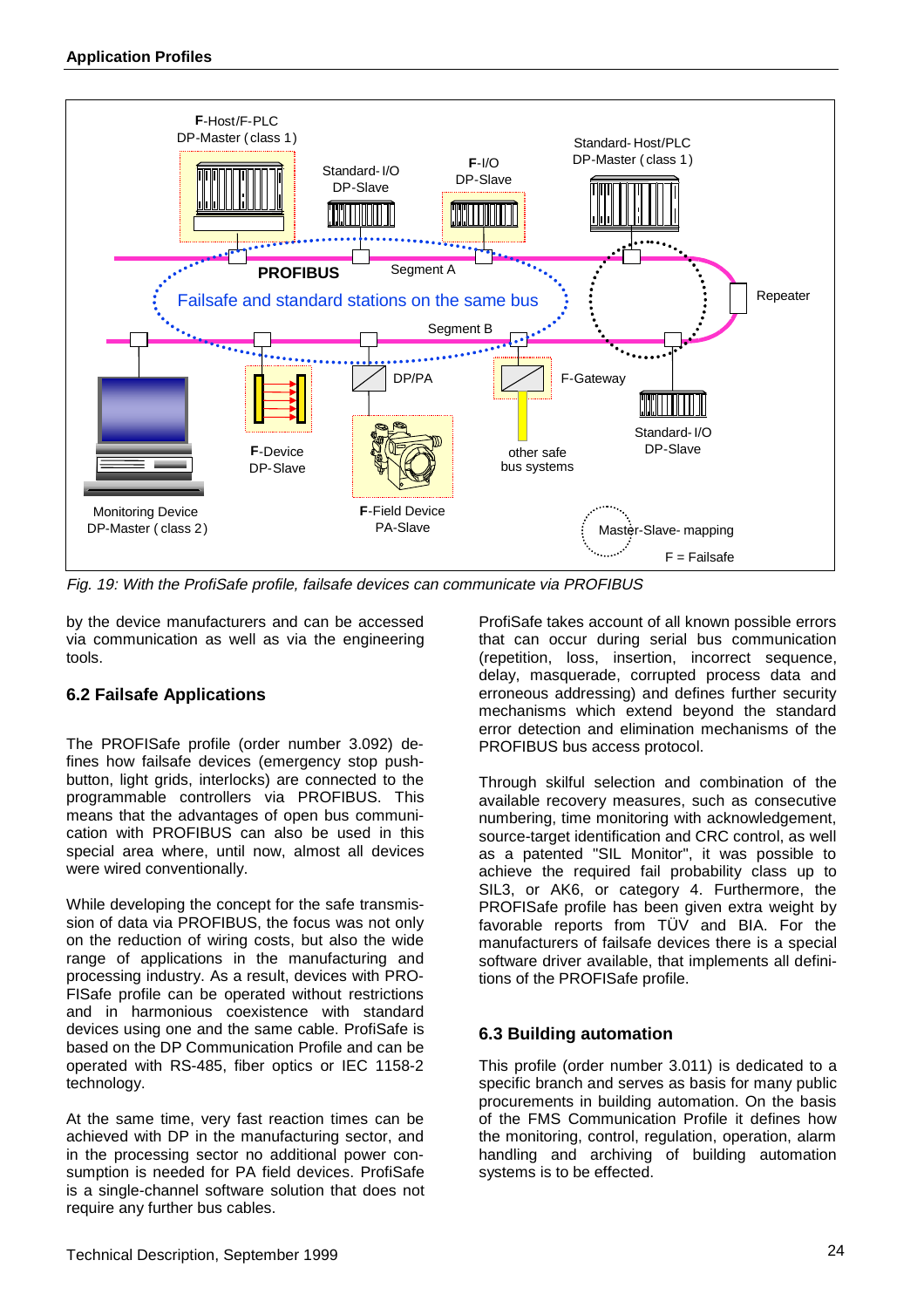## <span id="page-26-0"></span>**6.4 Application Profiles for Special Device Types**

On the basis of the DP Communication Profile, application profiles are defined for the following device types:

#### **NC/RC (3.052):**

This profile describes how handling and assembly robots are controlled. Flow charts show the motion and program control of the robots from the point of view of the higher-level automation system.

#### **Encoders (3.062):**

This profile describes the linking to DP of rotary encoders, angle encoders and linear encoders with single-turn or multi-turn resolution. Two classes of devices define basic functions and additional functions such as scaling, alarm handling and diagnostics.

#### **Variable-speed drives (3.072)**

The profile specifies how the drives are to be parameterized and how the setpoints and actual values are to be transmitted. This enables interchangeability of drives from different vendors. The profile contains specifications for speed control and positioning modes. It specifies the basic drive functions while leaving sufficient freedom for application-specific extensions and further developments.

#### **Human machine interface (3.082):**

This profile for the human machine interface (HMI) specifies the linking of these devices via DP to higher-level automation components. The profile uses the extended DP functions for communication.

# **7. Device Engineering**

PROFIBUS devices have different performance characteristics. Features differ in regard to available functionality (i.e., number of I/O signals and diagnostic messages) or possible bus parameters such as baud rate and time monitoring. These parameters vary individually for each device type and vendor and are usually documented in the technical manual. In order to achieve a simple Plug and Play configuration for PROFIBUS, electronic device data sheets (GSD files) were defined for the communication features of the devices.

Powerful configuration tools are available for the configuration of a PROFIBUS network. Based on the GSD files, these allow easy configuration of PROFIBUS networks with devices from different manufacturers.

# **7.1 GSD Files**

The characteristic communication features of a PROFIBUS device are defined in the form of an electronic device data sheet (GSD). GSD files must be provided by the manufacturer for all PROFIBUS devices.

GSD files expand open communication up to operator control level. GSD files can be loaded during configuration using any modern configuration tool. This means that integration of devices from different manufacturers into the PROFIBUS system is simple and user-friendly.

The GSD files provide a clear and comprehensive description of the characteristics of a device type in a precisely defined format. GSD files are prepared individually by the vendor for each type of device and made available to the user in the form of a file. The defined file format permits the configuration system to simply read in the GSD files of any PRO-FIBUS device and automatically use this information when configuring the bus system. Project engineers are spared the time-consuming job of looking up this information in technical manuals. Even during the configuration phase, the configuration system can automatically perform checks for input errors and the consistency of data entered in relation to the overall system. The GSD file is divided into three sections:

#### • **General specifications**

This section contains information on vendor and device names, hardware and software release states, baud rates supported, possible time intervals for monitoring times and the signal assignment on the bus connector.

# • **Master-related specifications**

This section contains all master-related parameters, such as: the maximum number of slaves that can be connected, or upload and download options. This section does not exist for slave devices.

#### • **Slave-related specifications**

This section contains all slave-related specifications, such as the number and type of I/O channels, specification of diagnostic texts and information on the available modules with modular devices.

In the individual sections, the parameters are separated by key words. A distinction is made between mandatory parameters (i.e., Vendor Name) and optional parameters (i.e., Sync\_Mode\_supported). The definition of parameter groups allows selection of options. In addition, bit map files with the symbols of the devices can be integrated. The format of the GSD is designed for flexibility. It contains both lists (such as the baud rates supported by the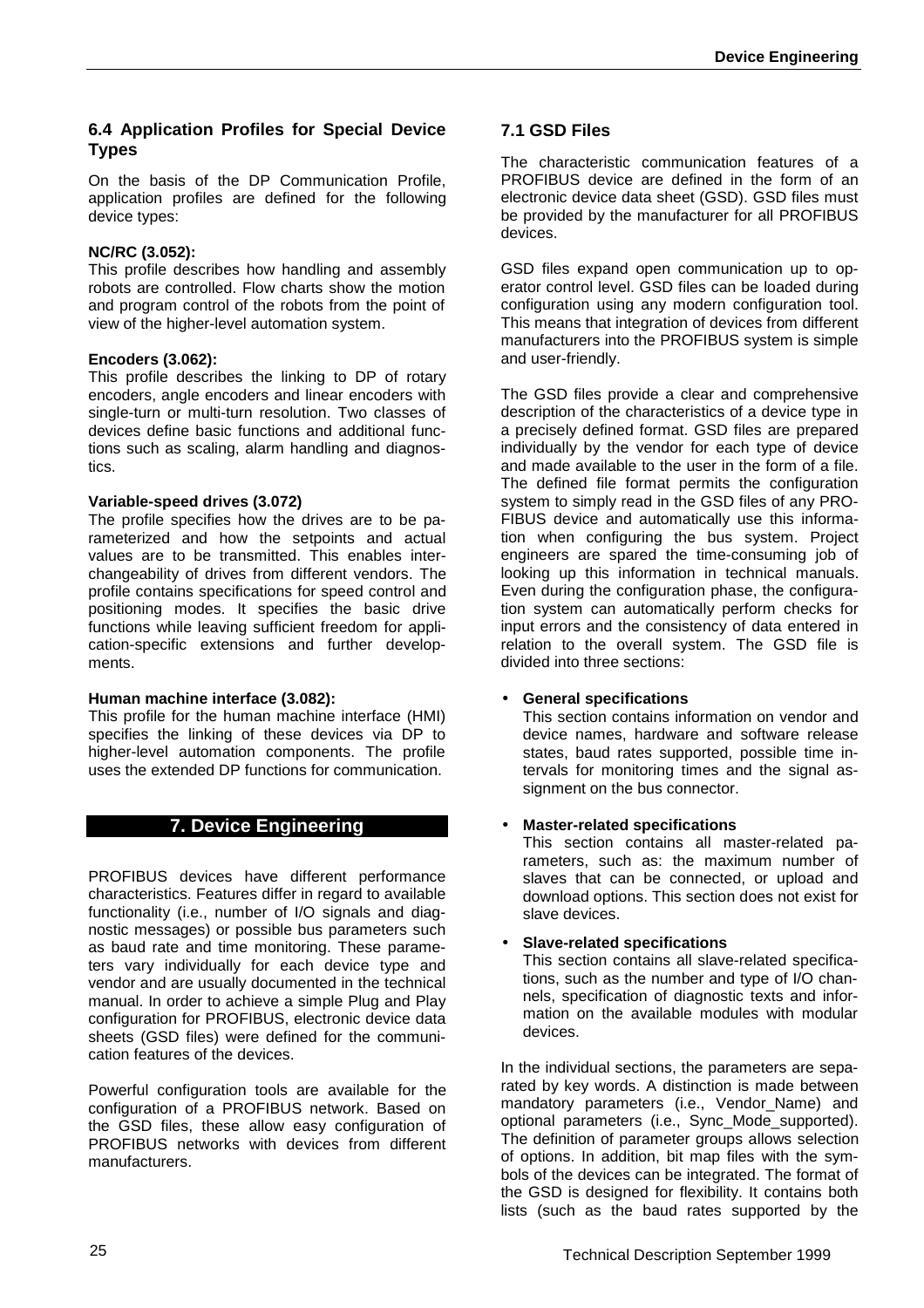<span id="page-27-0"></span>

Fig. 20: GSD files permit open configuration

device) as well as space to describe the modules available in a modular device. Plain text can also be assigned to the diagnostic messages.

To support device manufacturers, the PROFIBUS homepage contains a special GSD editor and checker ready for download, which facilitate the generation and checking of GSD files. The specification of the GSD file formats is described in binding form in the following PROFIBUS guidelines:

For DP Communication No. 2.122 For FMS Communication No. 2.102

GSD files for PROFIBUS devices, conforming to the PROFIBUS standard, can be downloaded free of charge from the GSD library on the PROFIBUS homepage (http://www.profibus.com)

# **7.2 Ident Number**

Every PROFIBUS slave and every Class 1-type master must have an ID number. Masters require this number to be able to identify the types of devices connected without significant protocol overheads. The master compares the ID number of the connected devices with the ID number specified by the configuring tool in the configuration data. Transfer of user data is not started until the correct device types with the correct station addresses have been connected on the bus. This provides a high degree of security against configuration errors.

Device manufacturers must apply to the PROFIBUS User Organization for an ID number for each device type; the organization also handles administration of the ID numbers. Application forms can be obtained from all regional associations or on the PROFIBUS webesite.

A special range of ID numbers (generic ID numbers) has been reserved for PA field devices: 9700H – 977FH. All PA field devices corresponding exactly to the definitions of the PA profile version 3.0 or higher may use ID numbers from this special ID number range. The definition of these generic ID numbers increases the interchangeability of PA field devices. The selection of the ID number to be used for the device in question depends on the type and number of existing function blocks. The ID number 9760H is reserved for PA field devices providing several different function blocks (multi-variable devices). Special conventions also apply for the designation of the GSD files for these PA field devices. These conventions are described in detail in the profile for PA field devices.

# **7.3 Electronic Device Description (EDD)**

The Electronic Device Description (EDD) outlines the device properties of PROFIBUS field devices. The language can be used universally and allows vendor-independent descriptions for simple field devices (sensors and actuators) as well as for complex automation systems. The device descriptions are provided in electronic form by the device manufacturer for the respective devices. The EDD files are read in by the engineering tools and simplify the configuration, commissioning and maintenance of PROFIBUS systems. On one hand, the EDD files describe variables and functions of a device, and on the other hand they contain elements for operation and visualization. For the complete specification of the EDD files, refer to the PROFIBUS guideline No. 2.152.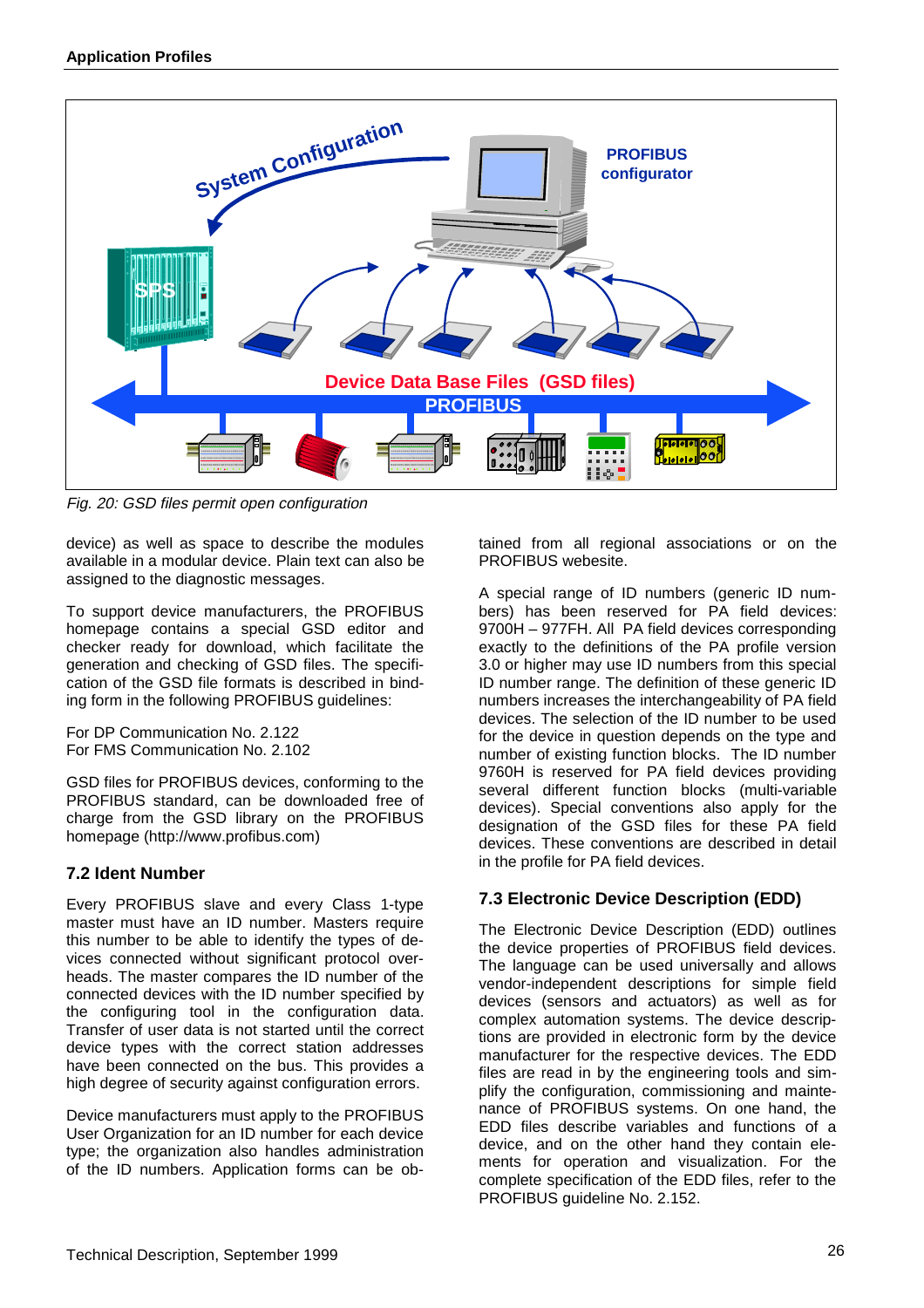# <span id="page-28-0"></span>**7.4 FDT Concept**

Within the framework of further technical developments, the technical committee "Process Automation" of the PROFIBUS User Organization is currently working on a concept for system-wide device engineering. The Fieldbus Device Tool (FDT) works on the basis of Microsoft COM/DCOM technology, providing a manufacturer-independent basis to access all communication and application features of a device for system-wide configuration, operation and diagnostics in future. In this concept, all parameters and options of a field device are provided by the device manufacturer in the form of a DTM (Device Type Manager). The GSD files, which already exist today, and the EDD device descriptions, are integral components of the DTM.

# **8. Implementation Options**

A wide range of standard components (basic technology) is available for the implementation of the PROFIBUS protocol, which saves the device manufacturer time-consuming and expensive development of his own protocol software.

Complete PROFIBUS interface modules are available for low to medium quantities. These credit card-sized modules can implement the entire bus protocol. They are mounted on the master board of the device as piggy pack modules.

For large quantities, a practical solution is individual implementation on the basis of PROFIBUS protocol chips. Table 11 gives an overview of the available components. The decision in favor of a certain protocol chip depends primarily on the complexity of



Fig. 21 Example of the implementation of a PROFIBUS slave with IEC 1158-2 Interface

the field device, the performance required and the required functionality.

For all implementation variations described, the required hardware/software components are available on the market from several manufacturers, see Table 11. A complete overview of the basic technology components is contained in the PROFIBUS Product Guide.

# **8.1 Implementation of Simple Slaves**

For simple I/O devices, a practical solution is implementation with single-chip ASICs. All protocol functions are already integrated in the ASIC. No microprocessor or software is required. Only the bus interface driver, the quartz crystal and the

| Vendor           | Chip             | <b>Type</b>  | <b>Characteristics</b>                                             | <b>FMS</b> | DP.       | add. micro-<br>controller | <b>Additional</b><br><b>Protocol SW</b> | Max.<br><b>Baudrate</b> |
|------------------|------------------|--------------|--------------------------------------------------------------------|------------|-----------|---------------------------|-----------------------------------------|-------------------------|
| AGE              | Agent-PB         | Master/Slave | FPGA-based, universal protocol chip                                |            |           |                           |                                         | 12 MBit/s               |
| <b>IAM</b>       | PBM              | Master       | Peripheral protocol chip                                           |            |           |                           |                                         | 3 MBit/s                |
| M <sub>2</sub> C | IX1              | Master/Slave | Single chip or peripheral protocol chip                            |            | ●         | $-$ / $\bullet$           | $-$ / $\bullet$                         | 3 MBit/s                |
| Siemens          | SPC4             | Slave        | Peripheral protocol chip                                           |            | $\bullet$ |                           |                                         | 12 MBit/s               |
| Siemens          | SPC <sub>3</sub> | Slave        | Peripherial protocol chip                                          |            |           |                           |                                         | 12 MBit/s               |
| Siemens          | DPC31            | Slave        | Protocol chip with integrated<br>microcontroller                   |            | ●         | $-$ / $\bullet$           | $\bullet$                               | 12 MBit/s               |
| Siemens          | ASPC2            | Master       | Peripheral protocol chip                                           |            | O         |                           |                                         | 12 MBit/s               |
| Siemens          | SPM <sub>2</sub> | Slave        | Single Chip, 64 I/O bits directly<br>connectable to chip           |            |           |                           |                                         | 12 MBit/s               |
| Siemens          | LSPM2            | Slave        | Low Cost, Single Chip, 32 I/O bits directly<br>connectable to chip |            |           |                           |                                         | 12 MBit/s               |
| <b>PROFICHIP</b> | $VPC3+$          | Slave        | Peripheral protocol chip                                           | --         | Ð         |                           |                                         | 12 MBit/s               |
| <b>PROFICHIP</b> | <b>VPC LS</b>    | Slave        | Low Cost, Single Chip, 32 I/O bits directly<br>connectable to chip |            |           |                           |                                         | 12 MBit/s               |

Table 11: Available PROFIBUS protocol chips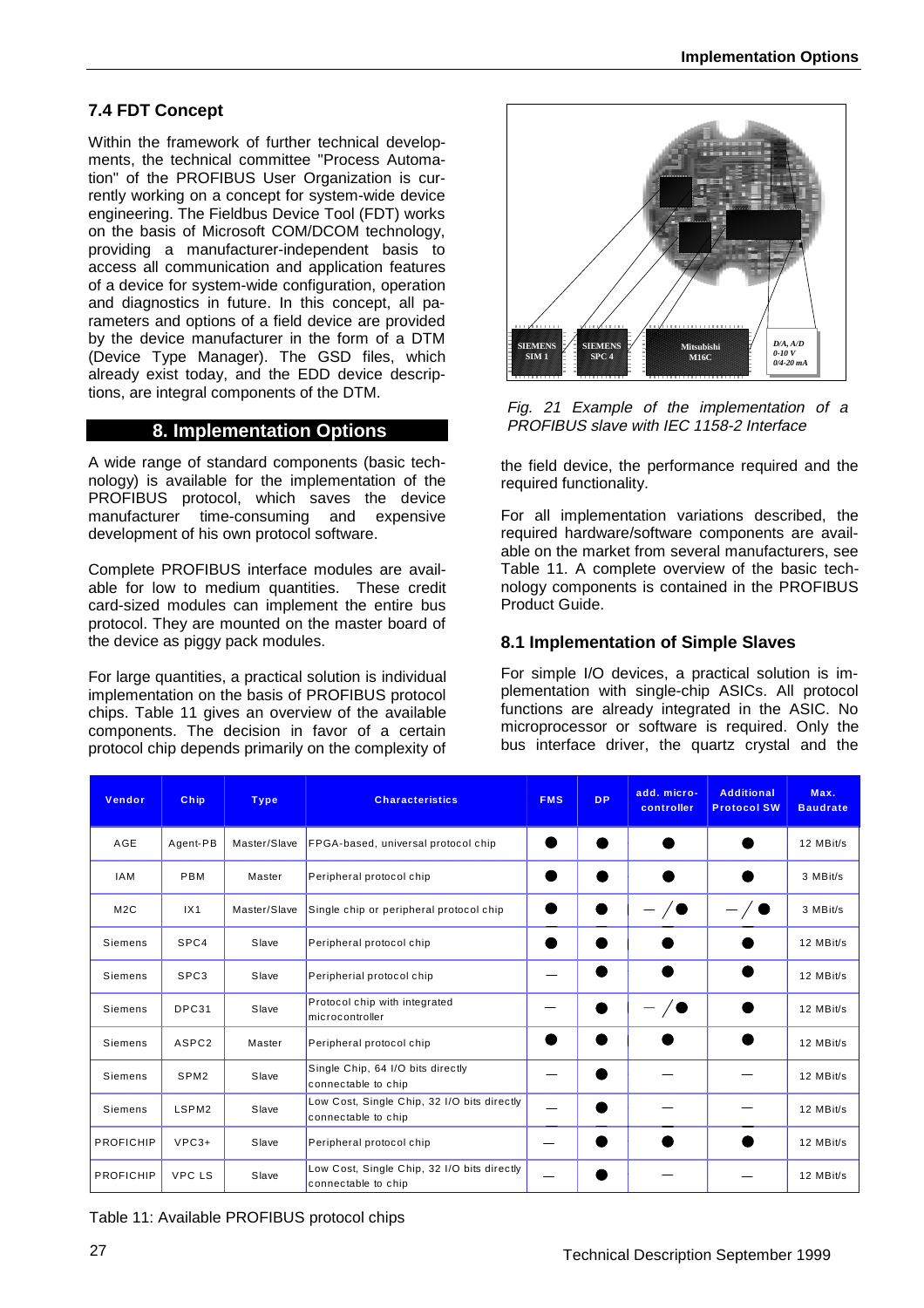<span id="page-29-0"></span>power electronics are required as external components. Examples include the SPM2 ASIC from Siemens, the IX1 Chip from M2C and the VPCLS-ASIC from PROFICHIP.

# **8.2 Implementation of Intelligent Slaves**

In this form of implementation the time critical parts of the PROFIBUS protocol are implemented on a protocol chip and the remaining protocol parts are implemented as software on a microcontroller.

The DPC31 chip from Siemens represents a combination of protocol chip and microcontroller. As pure protocol chips, the ASICs SPC3 (Siemens), VPC3+ (PROFICHIP) and IX1 (M2C) are currently available. These ASICs offer a general purpose interface that can be used together with common microcontrollers. Microprocessors with an integrated PROFIBUS core are another possibility.

#### **8.3 Implementation of Complex Masters**

Here too, the time-critical parts of the PROFIBUS protocol are implemented on a protocol chip and the remaining protocol parts as software on a microcontroller. The ASICs ASPC2 (Siemens), IX1 (M2C) and PBM (IAM) are currently available for the implementation of complex master devices. They can be operated in conjunction with many current microprocessors.

## **8.4 Implementation of IEC 1158-2 Interfaces**

In the implementation of buspowered field device with IEC 1158-2 interface, particular attention must be paid to low power consumption. As a rule, only a supply current of 10 mA is available for these devices. This has to supply the entire device including the bus interface and the measuring electronics.

To be able to meet these requirements, special modem chips are available from Siemens and Smar. These modems take the required operating energy for the entire device from the IEC 1158-2 bus connection and make it available as supply voltage for the other electronic components of the PA device. The SIM1 chip by Siemens is frequently used, since it works optimally with the SPC4 protocol chip. Fig. 21 shows a typical configuration with a standard round board.

For detailed notes on the implementation of the bus connection for PROFIBUS devices with IEC 1158-2 interface, please refer to technical guideline No. 2.092.



Fig. 22: Certification procedure

# **9. Device Certification**

The PROFIBUS standard EN 50 170 is the basis on which devices can communicate together. To ensure that PROFIBUS devices from different manufacturers can communicate easily with each other, the PROFIBUS User Organization has established a comprehensive quality assurance procedure, under which certificates are issued for tested devices based on the test reports of accredited test laboratories.

The objective of certification is to give users the necessary security for the common operation of devices from different manufacturers. To achieve this, it is necessary to subject the various devices to a comprehensive test in test laboratories. Errors due to misinterpretation of the standard by development engineers are detected and corrected before the device is used in real applications. Interoperability of the device with other certified devices is also tested. It is important that the device test is performed by independent test experts. On successful completion of the test, a certificate can be requested from the PROFIBUS User Organization.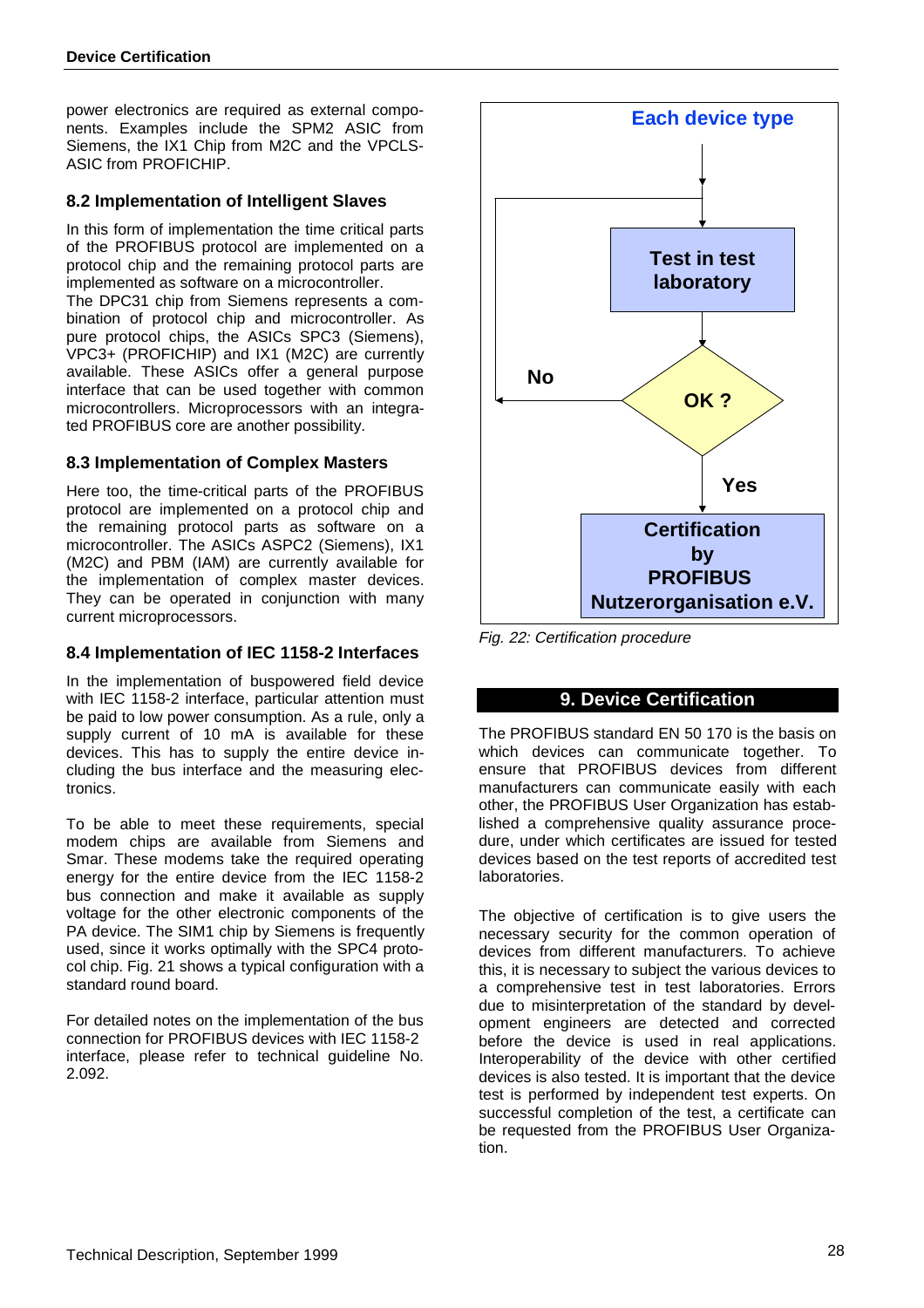Certification is based on EN 45000. As specified in this standard, the PROFIBUS User Organization has accredited test laboratories as neutral, manufacturer-independent testing sites. The device test is performed at these facilities, which is the basis for the certification. Test and certification procedures are defined in the following PROFIBUS guidelines:

Test specifications for slaves: No. 2.032 Test specifications for PA field devices: No. 2.061 Test specifications for DP masters: No. 2.071

Different test procedures are defined for master and save devices depending on the complexity of the protocol. The tests consist of conformity and interoperability tests, which have proven themselves many times in actual practice. The certification procedure (see Fig. 22) is described in the following using a DP device as an example.

Prior to the test the manufacturer must apply for an Ident number from the PROFIBUS User Organization and prepare a GSD file for the device. All test laboratories use a uniform testing procedure. The test is documented in detail. The records are available to the manufacturer and the PROFIBUS User Organization. The test report is the basis for the award of the certificate.

The **hardware test** examines the electronics of the PROFIBUS interface. The interface is checked for compliance with the RS 485 specification. The electrical characteristics (i.e., terminating resistors, bus interface and line level) are tested. In addition, technical documentation and entries in the GSD file are checked against the parameters of the device.

The **function test** examines the bus access and transmission protocol, as well as the functionality of the device. The GSD is used to parameterize and adapt the test system. The black box test procedure is used. This procedure requires no knowledge of the internal structure of the implementation. The reactions generated by the device under test can be monitored on the bus and recorded via the bus monitor. If necessary, the outputs of the device are also monitored and recorded. During test sequences which are dedicated to the time relationships on the bus, test personnel analyze the recorded data with a bus monitor and compare them with the standard values.

The **conformity test** is the main part of the test. Protocol implementation is checked for conformity with the PROFIBUS standard. The desired behavior is combined to form test sequences which can be adapted to the device under test. Actual behavior is analyzed and compared with the desired behavior, and the results are recorded in a protocol file.

- **Behavior in case of fault:** Bus faults (i.e., bus interruption, short circuit of the bus line and failure of the supply voltage) are simulated.
- **Addressability:** The device is addressed under any three addresses within the address range and tested for correct functioning.
- **Diagnostic data**: The diagnostic data must correspond to the entry in the GSD and to the standard. This requires external triggering of the diagnostic.
- **Mixed operation:** Combination slaves are checked for operation with an FMS and DP master.

During the **interoperability and load test**, interoperability with several PROFIBUS devices of other vendors is tested in a mutli-vendor environment.

 A check is made to determine whether the functionality of the total system continues to be maintained when the device is added to the system. In addition, operation with various masters is tested.

After a device has passed all tests successfully, the vendor can apply for a certificate from the PRO-FIBUS User Organization. Every certified device receives a certification number as reference. The certificate is valid for 3 years but can be prolonged after an additional check. For addresses of the PROFIBUS testing laboratories see the PROFIBUS product guide or the PROFIBUS homepage on the Internet at: **http://www.profibus.com**.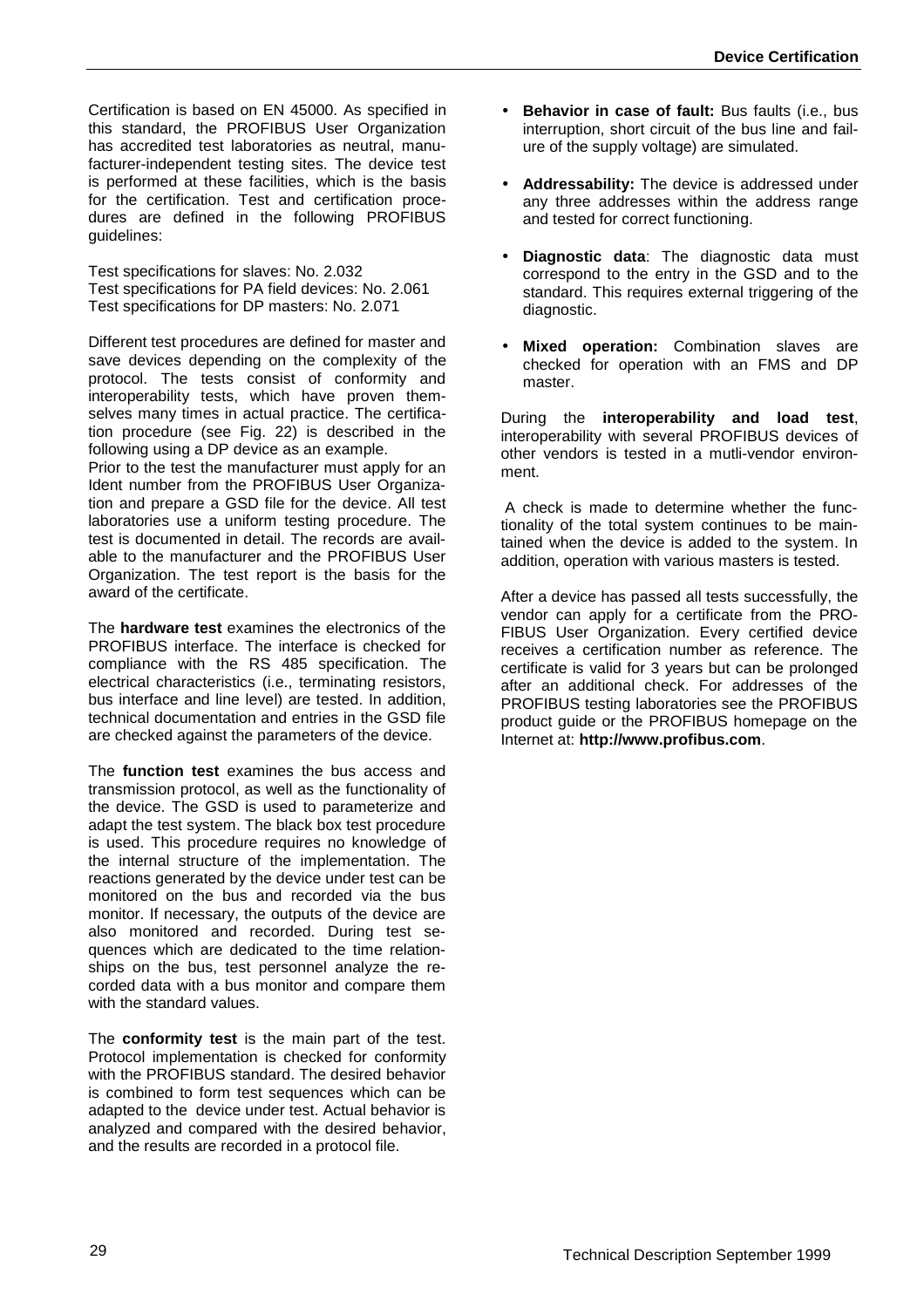# <span id="page-31-0"></span>**10. Further Technical Developments**

At the time of publication of this brochure, the PROFIBUS User Organization has initiated some further technical developments. The aim is to provide PROFIBUS with new functions in order to open up additional fields of application. This is to establish PROFIBUS as the standard fieldbus for practically all industrial applications.

Only a few years ago savings of 40 % for wiring costs through the use of fieldbus technology in a system were regarded as sensational, these days, it is simply taken for granted.

Now it is a question of reducing engineering costs even further and extending the range of applications in order to be able to use a uniform, transparent communication system where special buses are still currently required. This will lead to further significant savings in spare parts storage, commissioning, training and maintenance, at the same time significantly increase the competitiveness of machines and systems on the world market.

In view of the installed base of more than 3 million devices, great importance is being attached to compatibility with existing devices in the further development of PROFIBUS.

#### **PROFIBUS & Ethernet**

This PROFIBUS innovation concerns the open, transparent coupling of PROFIBUS and Ethernet. PROFIBUS thus takes account of the trend towards company-wide data communication from control systems down to the level of distributed field devices. The PROFIBUS User Organization intends to implement this in three stages:

- Mapping of engineering services from PRO-FIBUS to TCP/IP, access to the process image, parameterization and diagnostic data as well as the definition of the relevant software interface on the basis of OPC. This means that the user can configure and monitor PROFIBUS devices worldwide via Ethernet and Internet. Process, parameterization and diagnostic data of field devices are thus also available for the software familiar in office environments.
- Direct routing from TCP/IP to PROFIBUS. Internet technology and the Microsoft world are arriving on the field level. For example, web servers will now be possible in field devices. Microsoft-based operating systems in complex field devices can access well-known services.
- Complex field devices are represented as distributed, object-oriented systems. Simple field devices can be integrated into this world via proxy server concepts. This vision – the coexistence of simple distributed field devices with complex systems – is supported even more actively in this phase. Standardized access operations permit the services required for this, and thus the merging of PROFIBUS and Ethernet.



Fig.23: Integration of Ethernet in the communication with PROFIBUS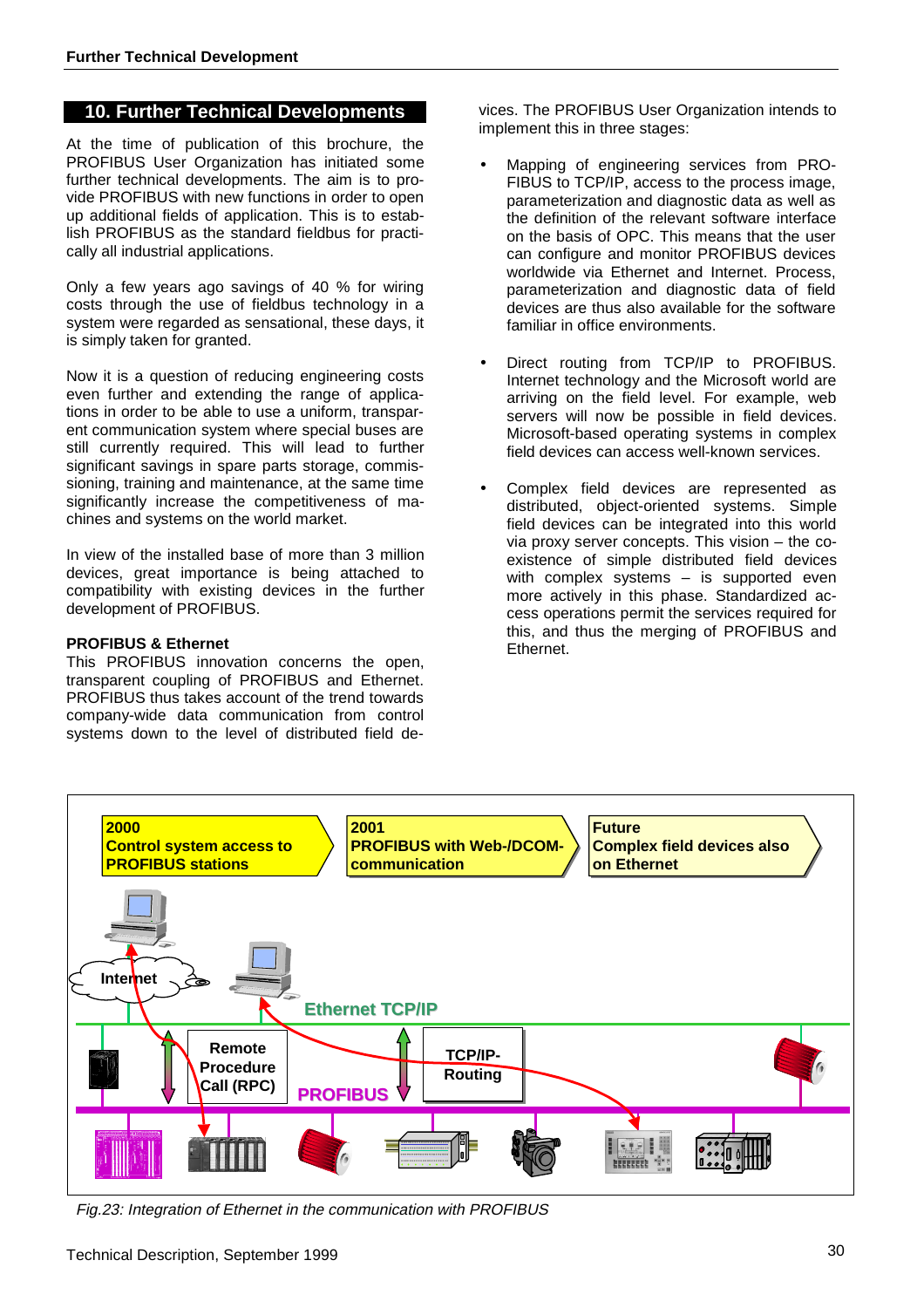

Fig.24: Bus cycle time with clock synchronization

#### **New functions for motion control**

Another innovation concerns the field of variablespeed drives. Together with leading drive manufacturers, it is the aim of the PROFIBUS User Organization to provide control of fast motion sequences using PROFIBUS. With the new functions digital closed-loop controls can be realized in future with PROFIBUS, whereby the task is to synchronize the cycles of the application software in the higherlevel system, the bus transmission and the cycles of the application software in the drives.

These technical requirements are to be implemented by supplementing new functions in the PROFIBUS protocol for clock synchronization and slave-to-slave communication between the drives. The aim is to operate twelve axes synchronously The aim is to operate twelve axes synchronously with a bus cycle time of less than two milliseconds and also - without disturbing the cycle - to allow acyclic parameter access for operating, monitoring and engineering tasks.

This further development became necessary as it was simply not possible to implement all the demands of drive technology with one system using the open fieldbuses currently available.

If, for example, the bus is required, not only for the control of drives but also for reading in and displaying distributed I/Os or for display and operating functions, users are currently still required to distribute these functions over several buses. The new

PROFIBUS functions for motion control will extend the functions of PROFIBUS in such a way that users will no longer have to use special drive buses in many applications.

**Clock synchronization** will be implemented using an equidistant clock signal on the bus system. This cyclic, equidistant clock will be sent by the master to all bus stations as a global control telegram.

Master and slave can then use this signal to synchronize their applications. For drive technology, synchronous communication forms the basis for drive synchronization. Not only telegram communication is implemented on the bus system in an equidistant time frame, but the internal control algorithms, such as the speed and current controllers in the drive unit or controller, are also synchronized in the higher-level automation system.

For typical drive applications, the jitter of the clock signal from cycle to cycle must be less than 1 us. Larger deviations are regarded as cycle failures and are not processed. If one cycle is omitted, the following cycle must be within the time frame again. The system clock is set by the user in the course of the bus configuration.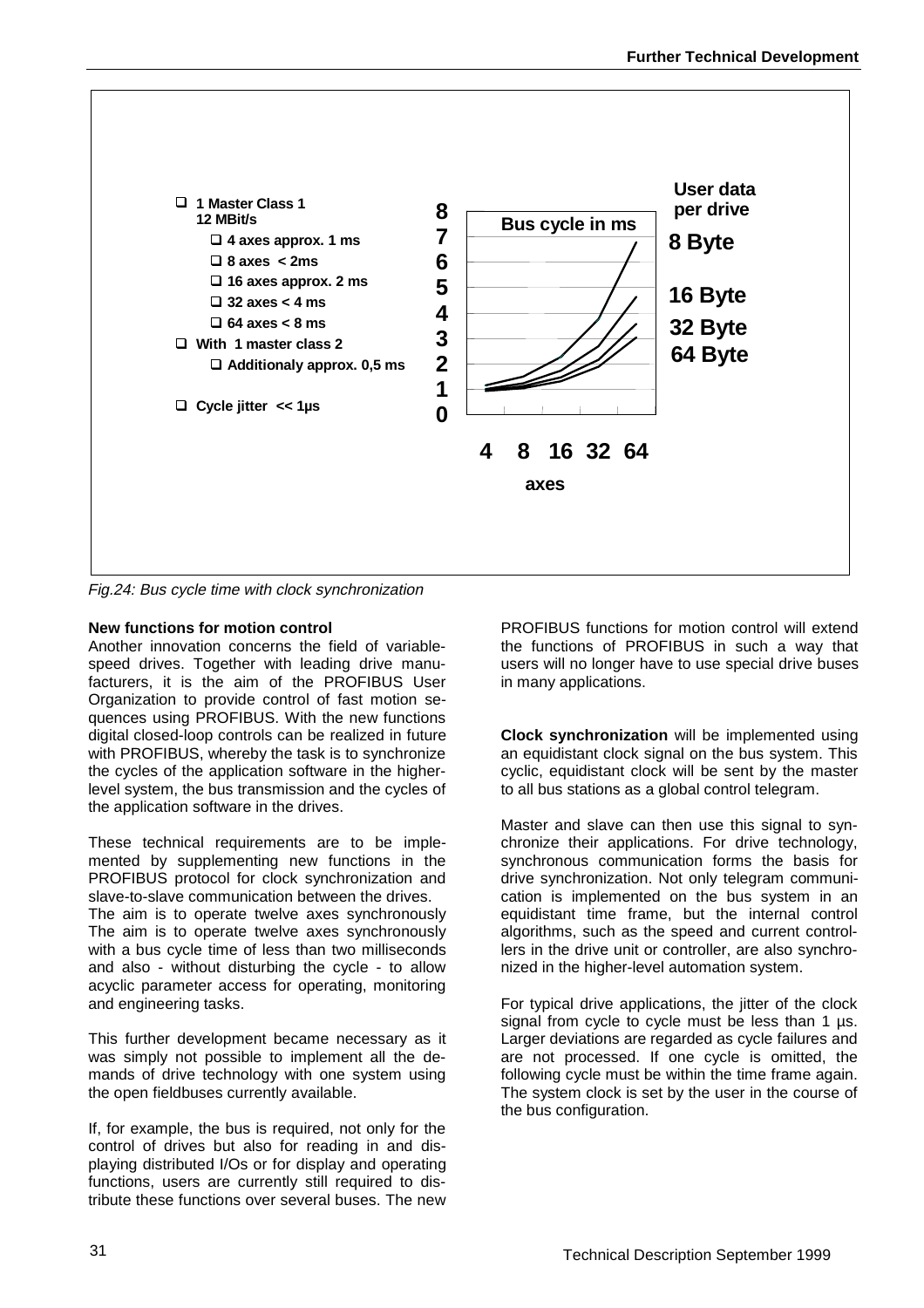<span id="page-33-0"></span>Simple standard slaves, e.g. distributed I/O modules, can take part in this synchronous bus without any modifications. By using the Sync and Freeze functions, which are available today, the input and output data are frozen at the point in time of the cycle and transmitted in the next cycle. A precondition for correct synchronization in the overall system is that the number of masters on the bus should be restricted to one DP master class 1 (the automation system) and one DP master class 2 (the engineering tool).

To implement **slave-to-slave communication** the so-called publisher/subscriber model is used. Slaves declared as publishers make their input data available to other slaves, the subscribers, so that they can also be read by them. The communication is effected cyclically.

Existing slaves that have not yet implemented the protocol extensions can be operated on the same bus segment with drives that already support the new functions. The specification of the functions and services also takes account of simple implementation with available ASICs on the master and slave sides.

Conversion into the PROFIBUS specification began at the beginning of 1999. The aim is to publish the extended PROFIDRIVE profile before the end of 1999 and to work out the extensions in the DP protocol by the beginning of 2000.

#### **11. Outlook**

PROFIBUS has successfully proved itself in many thousands of applications in production, building and process automation High cost savings, improved flexibility and greater availability of systems are the main reasons why more and more users worldwide are deciding in favor of PROFIBUS. From a range of more than 2000 available products and services, users can at any time select the best and most cost-effective product for their automation requirements.

Through continuing further technical developments, PROFIBUS is being adapted to meet future requirements as well. PROFIBUS is carrying out new functions that previously could only be implemented by special buses. For users, this has the advantage that they can use PROFIBUS for practically all industrial communication tasks.

Thanks to its worldwide acceptance, the general expectation is that PROFIBUS technology will soon be included in the international IEC 61158 standard and recognized as international field bus standard.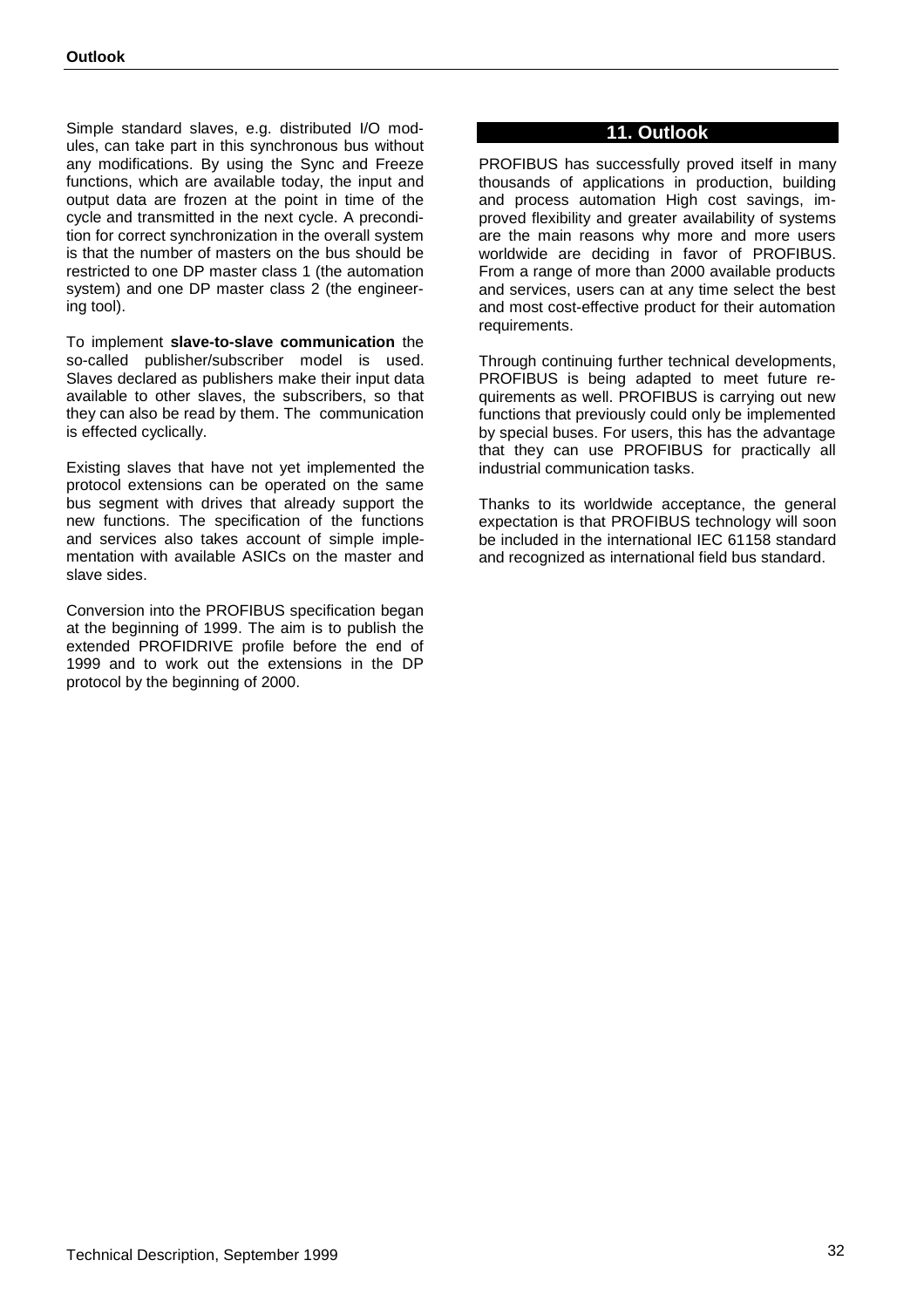# **12. List of Abbreviations**

<span id="page-34-0"></span>

| <b>ASIC</b>      | <b>Application Specific Integrated Circuit</b>                                                                             |
|------------------|----------------------------------------------------------------------------------------------------------------------------|
| СR               | <b>Communication reference</b><br>Local short designation for a communication<br>relationship                              |
| CRL              | <b>Communication reference list</b><br>The CRL contains a list with all communication<br>relationships of a station        |
| DP               | <b>Decentralized Periphery</b>                                                                                             |
| DPM <sub>1</sub> | DP master (Class 1)<br>DPM1 is the central programmable<br>The<br>controller for DP.                                       |
| DPM2             | DP master (Class 2)<br>The DPM2 is a configuration device for DP.                                                          |
| <b>EDD</b>       | <b>Electronic Device Description</b>                                                                                       |
| FDL              | <b>Fieldbus Data Link</b><br>FDL is the data security layer (2) for PRO-<br>FIBUS.                                         |
| FDT              | <b>Fieldbus Device Type</b><br>Vendor independent method for device descrip-<br>tions                                      |
| <b>FMS</b>       | <b>Fieldbus Message Specification</b><br>Definition of the application services in FMS                                     |
| GSD              | Device Data Base File<br>Electronic device data sheet                                                                      |
| HMI              | <b>Human Machine Interface</b><br>Operating and monitoring devices                                                         |
| LЦ               | Lower Layer Interface<br>The LLI is part of the application layer (7) of<br><b>PROFIBUS FMS</b>                            |
| MAC              | <b>Medium Access Control</b><br>The MAC decides when a device is given the<br>right to send data                           |
| О٧               | <b>Object dictionary</b><br>The object dictionary contains the description of<br>all communication objects of a FMS device |
| PА               | <b>Process Automation</b><br><b>PROFIBUS Profile for Process Automation</b>                                                |
| <b>SAP</b>       | <b>Service Access Point</b><br>Service access point in PROFIBUS layer 2                                                    |